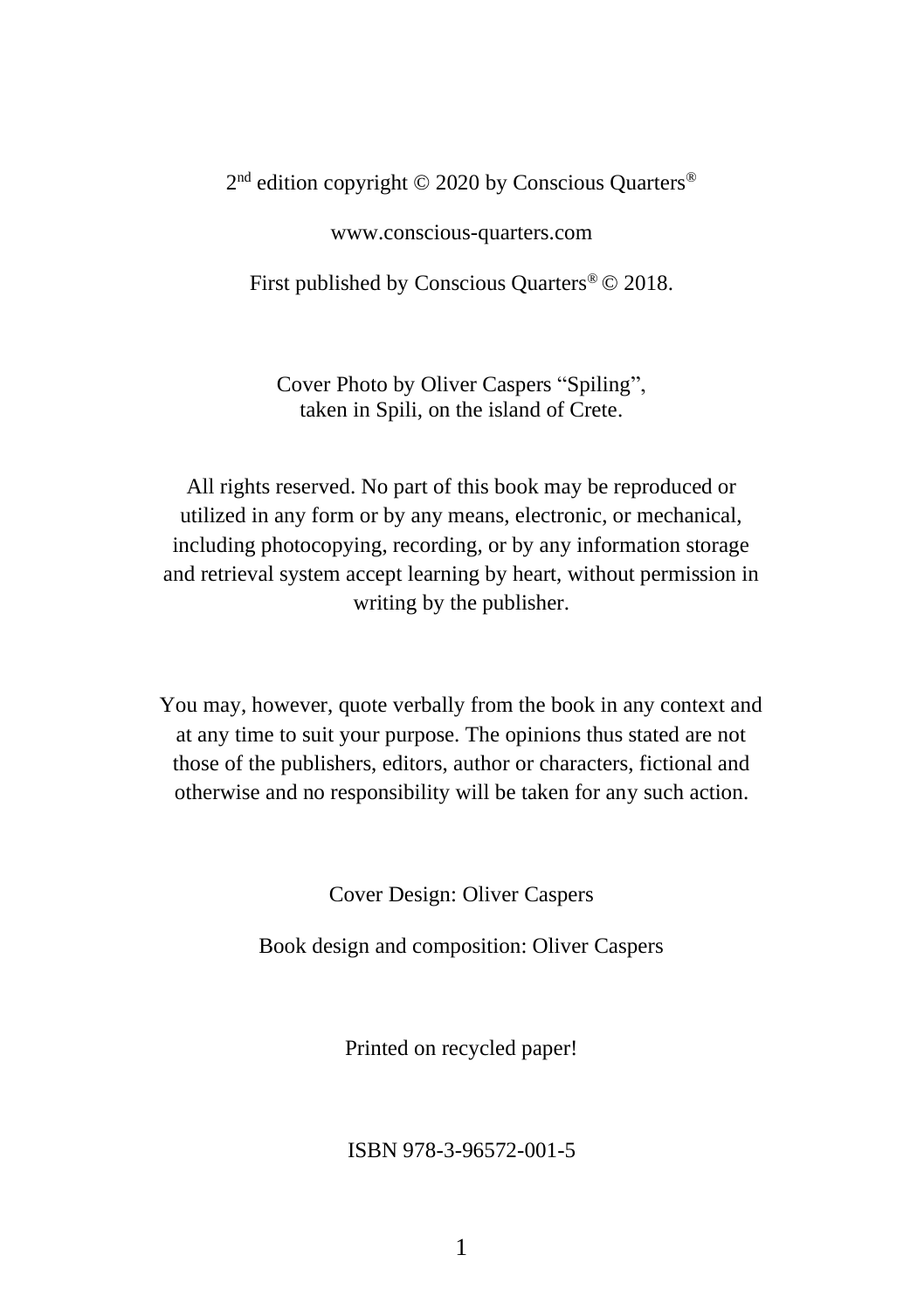#### Dedication

This book is dedicated to those people who have helped me see myself more clearly, by giving me reflections that, at times, I didn't necessarily want to see. They provided me with myriad opportunities to grow!

Chief among these are my wife and daughter, as well as my parents, family and friends…and sometimes a stranger who just happened to say or do that one thing I needed most.

Thank you!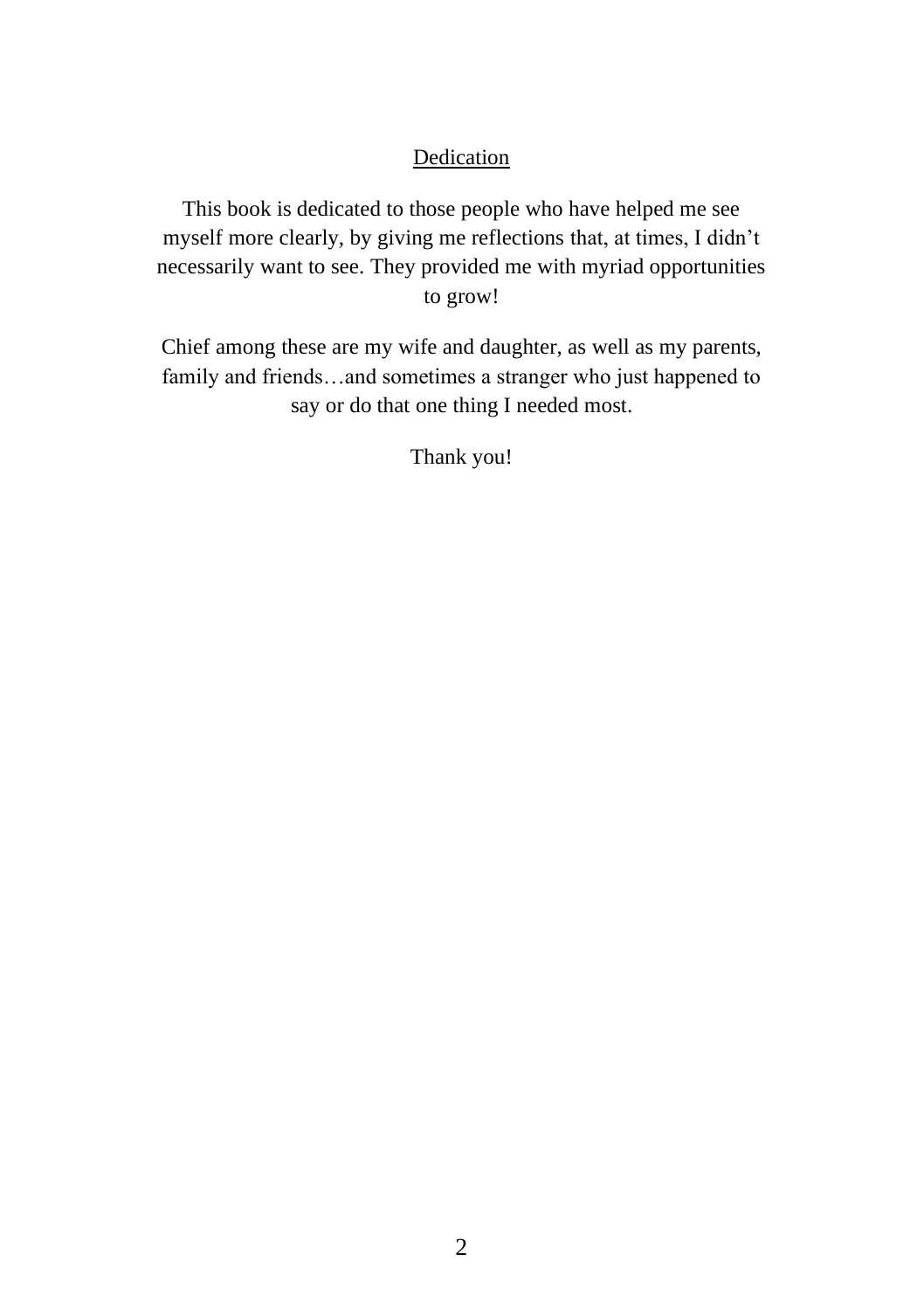# *Free Verse*

# *Streams of Consciousness*

## *by Oliver Caspers*





A CONSCIOUS BOOK published by CONSCIOUS QUARTERS® **Stuttgart**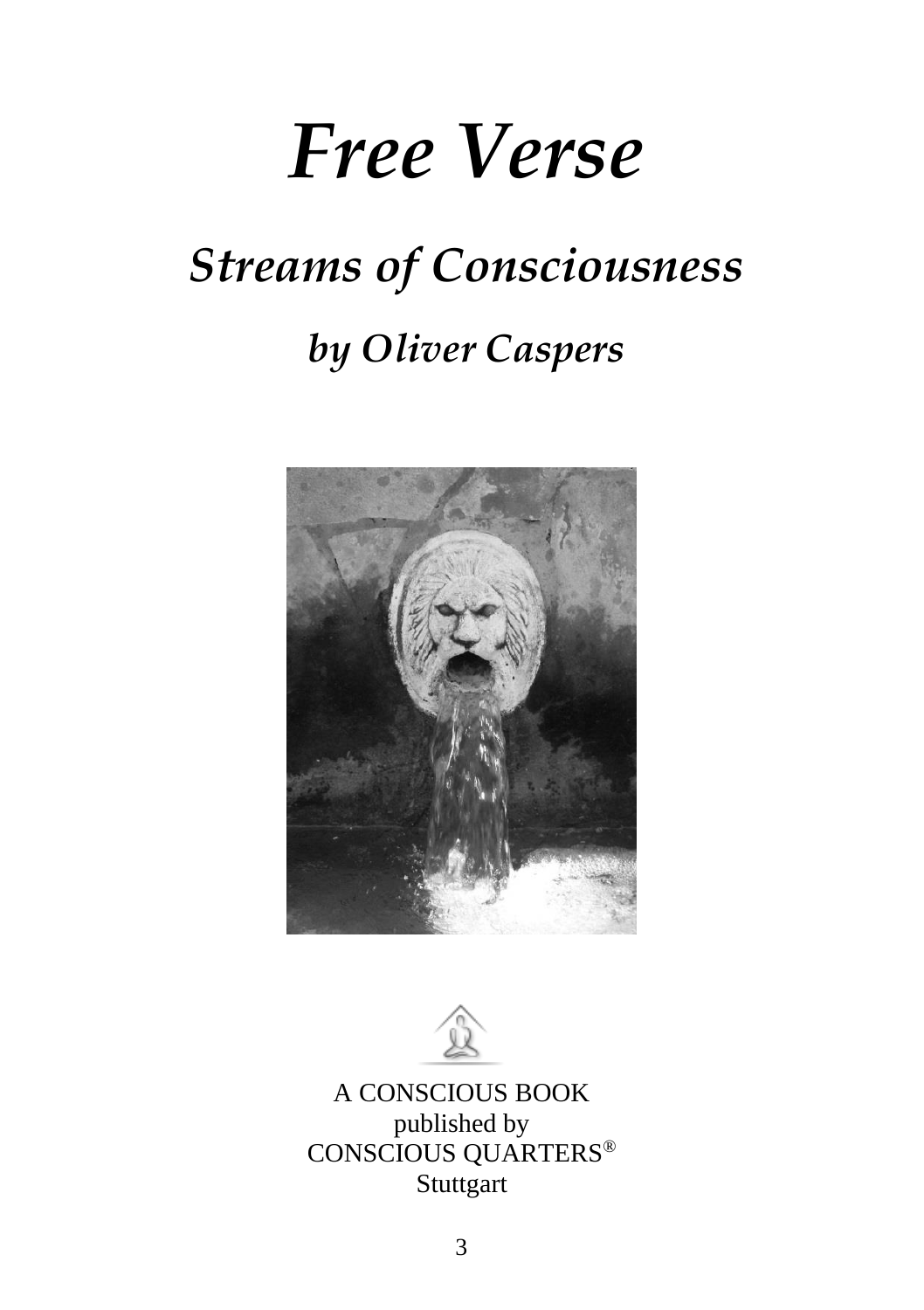### Free Verse

There is no such thing! All verse is created out of Necessity, Like the need to vomit After a long night of Overindulgence.

Ever since I can remember, I have been writing. Rarely was it a casual act, or an exchange of information with other people. More often it was an inner compulsion, a base need, like food and water and shelter, to spill something onto a virgin page filled with lines, to release something that needed to escape or fester. A message for me, and me alone.

It was my way of expressing my inner most feelings, thoughts, contemplations, needs and fears, those aspects and forms of myself I was not ready to voice aloud to anyone save an unjudging blank piece of paper.

Here I could express my reservations about life and death and love and loss and all points in-between. Here I could divulge what lay beneath the facades of everyday existence, even if only to myself. It was not until I was in my late twenties that I actually began learning to share these inner workings with real people, in real live conversation, with real responses and exchange.

It took my leaving the United States for Europe for this process to begin to really blossom in the outside world, to go from one-way street paved of papyrus, to boulevard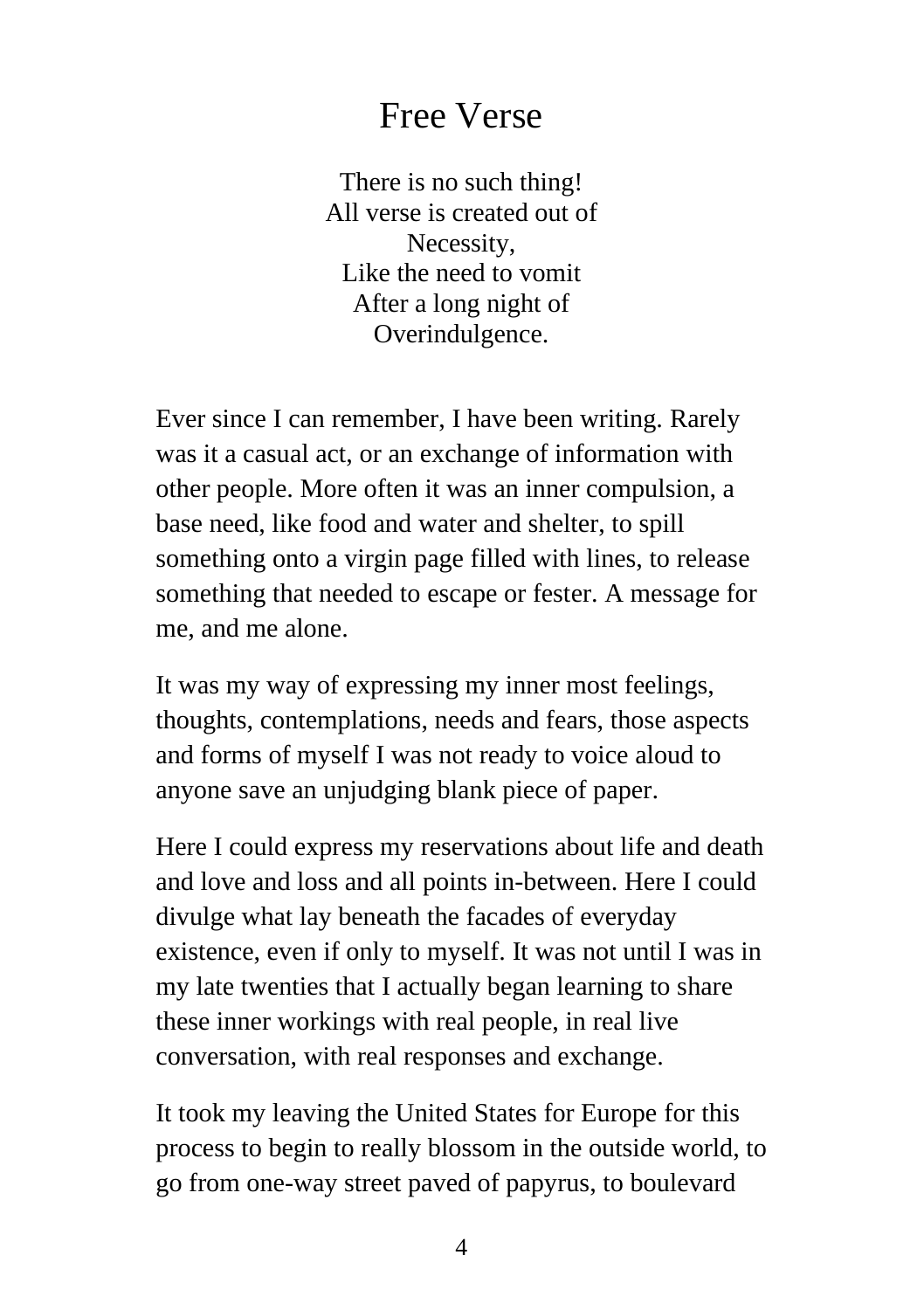coated in dialogue. Yet even then, some things I needed to keep to myself. So, I vented them solely in writing.

In this way, especially in my early years, writing became my haven, my sanctuary, my inner sojourn, my window of self-expression, where I could twist and turn and scream and love and hate and feel and share and weep and trust. The empty page that was slowly filling was my counsellor, my lover, my nemesis, my friend, my peace maker, my catharsis. Writing allowed me to release what was bottled up inside, to relieve the pressure of existence in a world where purpose is not given but must be found and shaped individually.

Until now, I have shown others very few of these pieces. Most of them I wrote in a single sitting that took only moments. These are truly streams that flowed out of my consciousness (or unconsciousness). I don't know where they came from. They simply leaked out; a soul needing to upend itself to see what would spill forth, and be cleansed, expressed and understood in the process.

Maybe that is the most pure form of creativity, since it is not tinged by the need for perfect meter and rhyme and flawless self-expression. Or maybe that is just an excuse. It is certainly not the most perfect for the same reasons.

Occasionally, I *have* acceded to the desire to revisit and touch up a piece, out of dissatisfaction with its preliminary form. Only a few did I go back to over and over again because I was simply not capturing what I wanted to say. None of them aspire to being anything other than what they are: glimpses of a soul unfolding.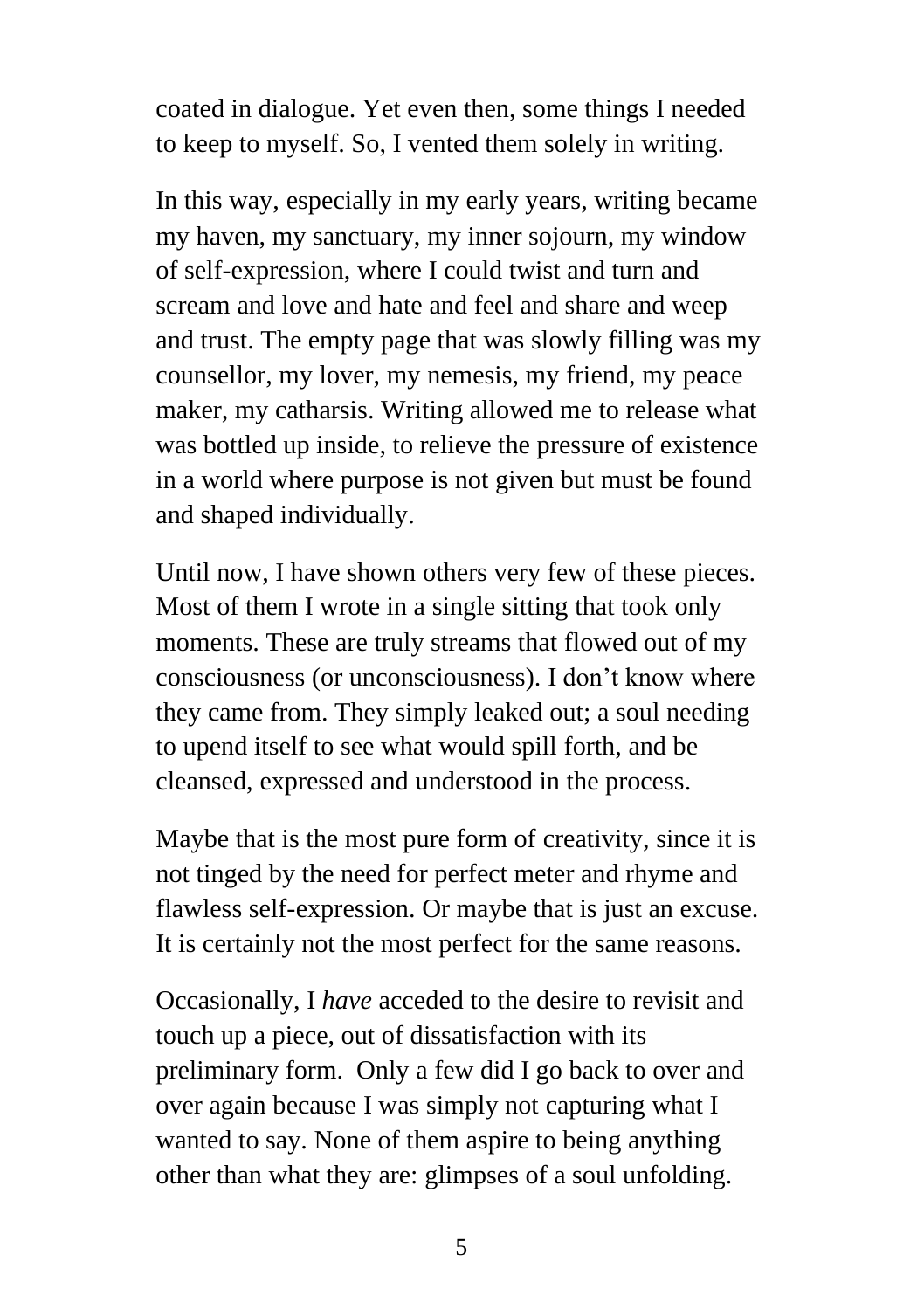Some of the pieces I did not understand until years after their spilling. Some I understood only at the time of putting them on paper. There are one or two that I still have not grasped but which, strangely enough, strike me at a profound, visceral level and sound a chord within.

I've tried to arrange the pieces chronologically, so you may get a feeling of how my thoughts, dreams and ideas and my style, my *modus operandi*, have changed through time, how my first steps were unsteady, lacking an own voice, trying to be what I was not and express what I couldn't. Only after many years did I acquire the whispers of an own voice. Maybe you will be able to hear it, as it slowly grows within the strokes of what I have written.

I have also taken the liberty of setting the stage for the various pieces in the form of introductory comments to each section. Sometimes works of art are understood more deeply in the light of the context of their creation, not that I aspire to artistic originality.

In any case, I feel the time to release them is now! Now, because, now I no longer fear them. In the past, I worried about what others would say, how the works would be received. After all, they are a glimpse of me at my most vulnerable, intimate level. To share them could be to invite danger, even social suicide. But now, it no longer matters to me (so much) if they are received well or poorly, if people think of me differently because of them.

They are a part of me, whether others know of them or not, whether they are, at times, infantile, or juvenile, or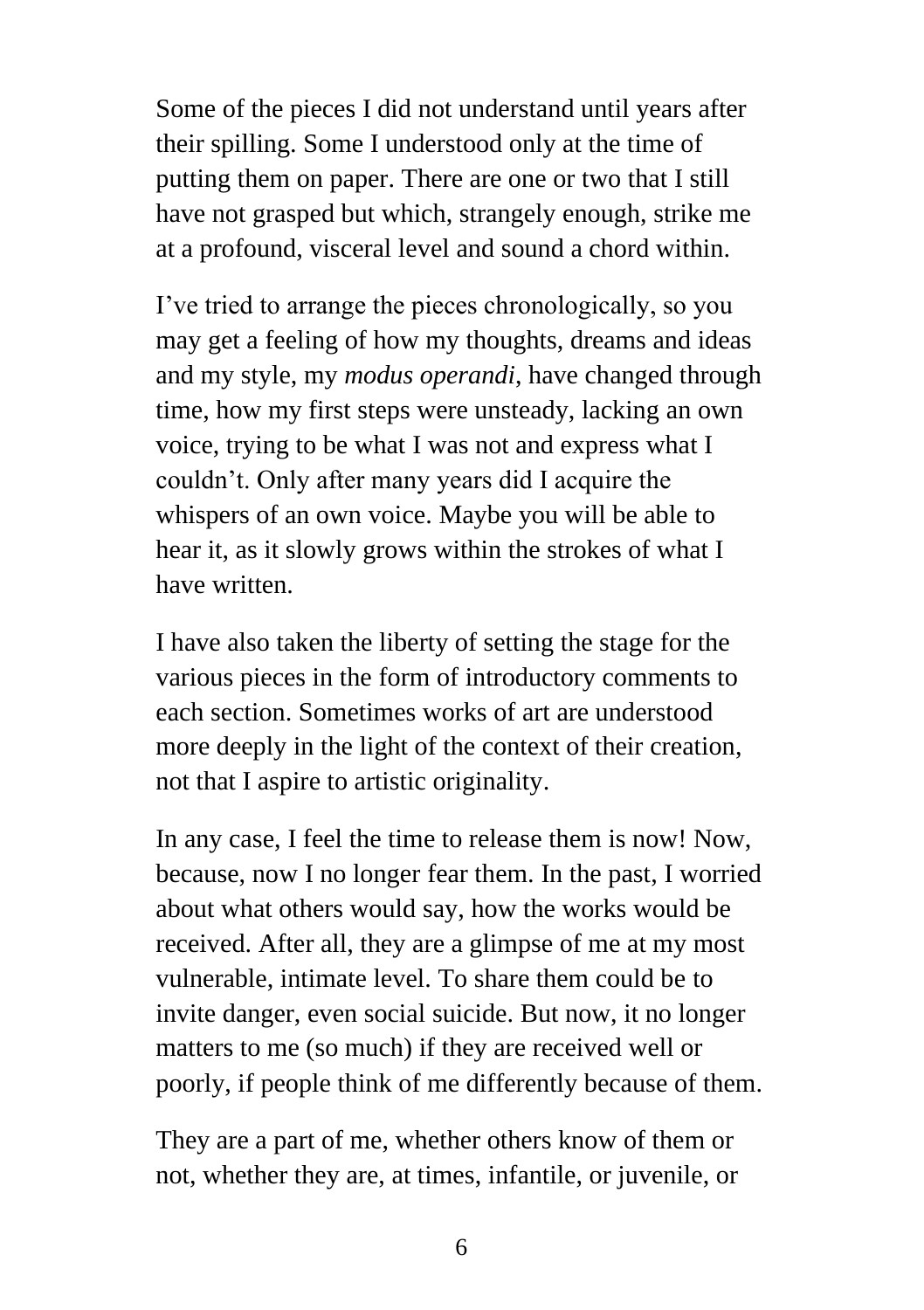self-indulging, or melodramatic, or even silly…or just plain poorly written. They are snap shots of my soul emerging in the form of verses written, if imperfectly, and thus they are glimpses of something otherwise inexpressible, something hidden behind masks and convention and social mores.

So, to release them is an act of liberation, of deliverance. I am freeing myself of thoughts, feelings and ideas I have kept to myself until now. I am freeing myself of the notion that there is something I need to hide from the world because it is too personal, too close to me, that there is something that is not worthy of being shown.

If I can't show myself in these writings, even in my faults and imperfections, then what is the point? What is the purpose of hiding behind masks of convention, of what should and should not be done or expressed or even felt, if it covers the truth of the soul and does not allow it to surface or unfold? My fears are as much a part of me as are my strengths, as are my weaknesses. Or at least, as much a part of who I was at the time of having or expressing them.

So, publishing these works is an act of surfacing, a turn of deep divulgence, a feat of emancipation from the depths, a liberation from a notion I once had.

And, dear reader, if anything written here strikes a chord within you, perhaps you, too, will be cleansed or a part of you may rise from some depth, where it had lain hidden. At the very least you will know that you are understood, even if just in part.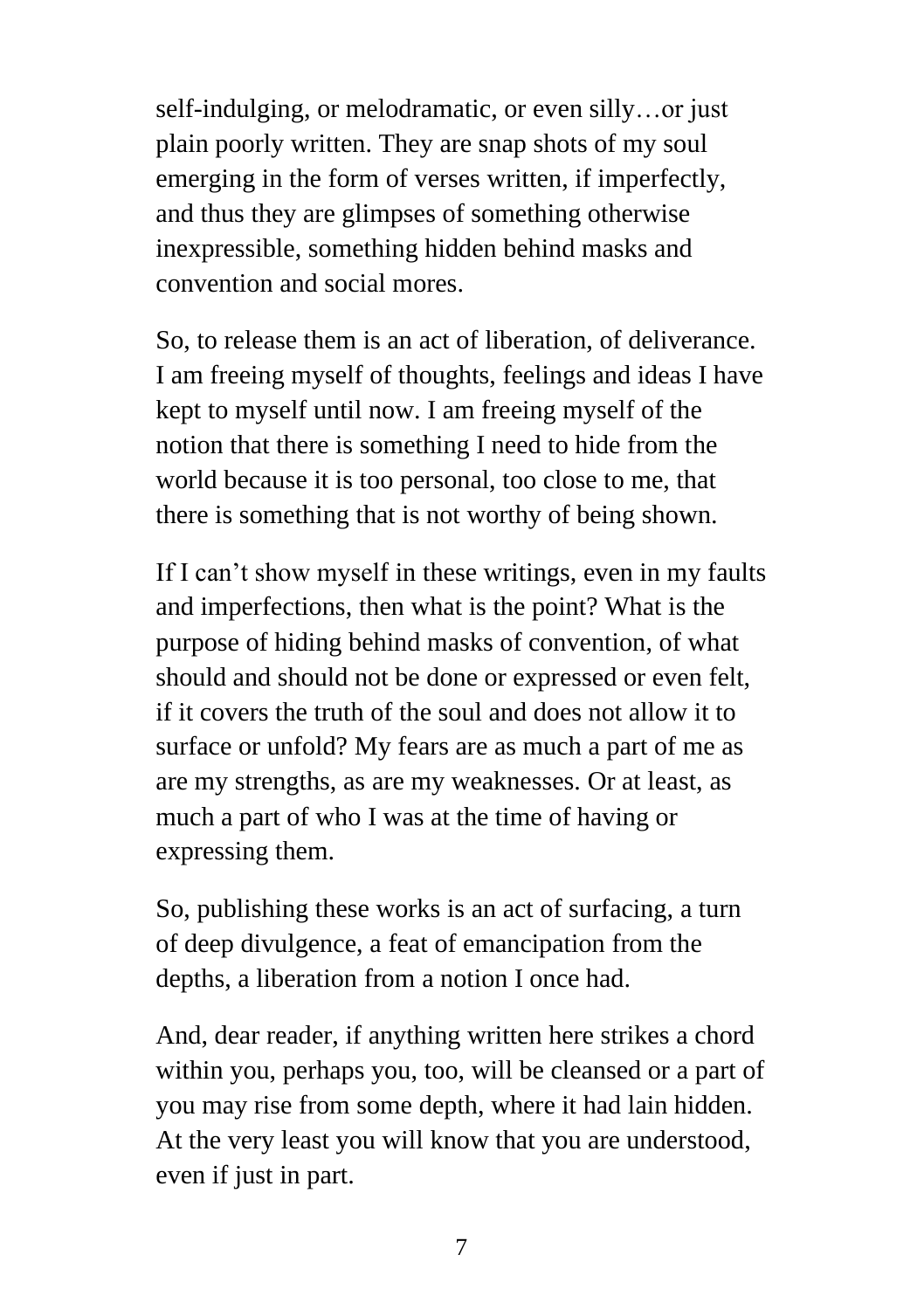Because, in the end, I believe I am not the only one who has ever felt the way I have felt or thought what I have thought or done what I have done. Or to put it in words I have already written:

*All we poets ever do Is say what all know to be true. And what most fear to voice aloud We climb the mountain for to shout!*

> *-* O. Caspers October, 2018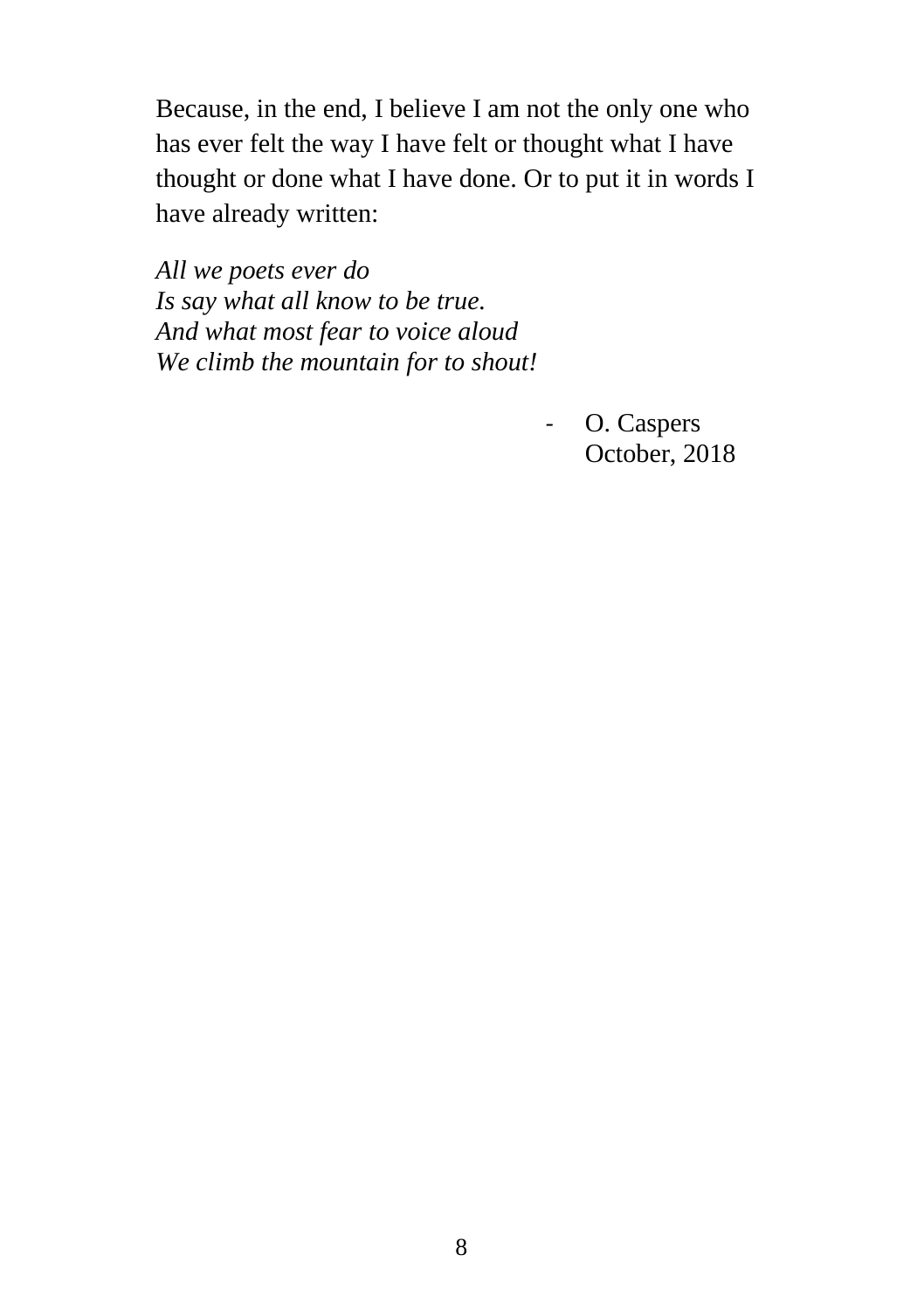### *Poems, songs, thoughts and ideas*

| Poems of early youth – Adolescence and Cold War Fears 9                                         |
|-------------------------------------------------------------------------------------------------|
|                                                                                                 |
| $Trapped -30 something ________$                                                                |
| Taken – Over the hill and far away $\frac{1}{\sqrt{1-\frac{1}{n}}}\left\{ \frac{1}{n} \right\}$ |
|                                                                                                 |
|                                                                                                 |
| De-chorded Songs                                                                                |
|                                                                                                 |
| A Tao in the Life of a Father                                                                   |
|                                                                                                 |

*Epilog \_\_\_\_\_\_\_\_\_\_\_\_\_\_\_\_\_\_\_\_\_\_\_\_\_\_\_\_\_\_\_\_\_\_\_\_\_\_\_\_\_\_\_\_*

## <span id="page-8-0"></span>*Poems of early youth Adolescence and Cold War Fears*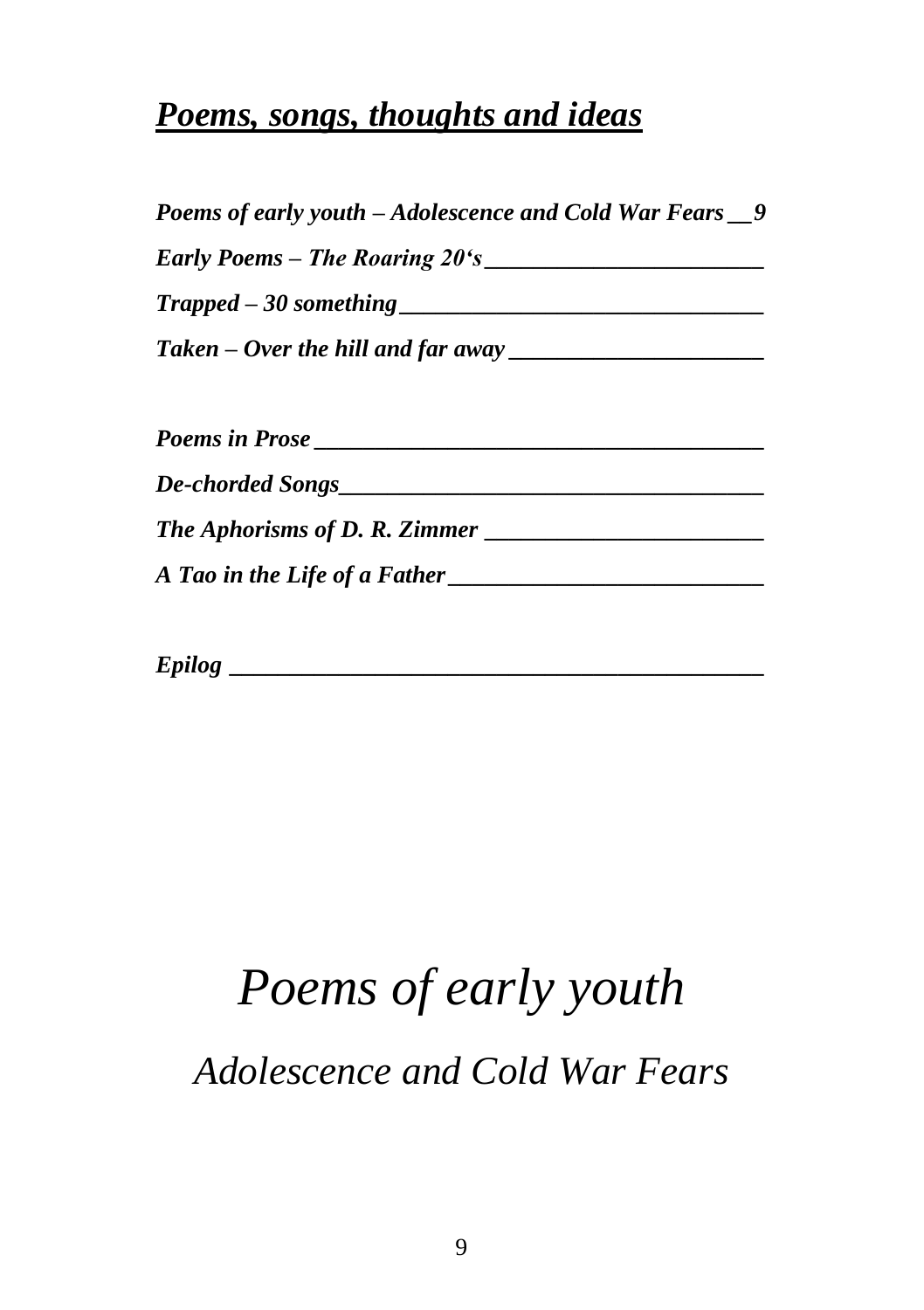#### **Introductory comments**

I grew up on the East Coast of the United States in the late 70's and early 80's, at the height of the Cold War. Movies like *"The Day After*" and *"When the Wind Blows"*, as well as the often angry, sullen, and expressive music and lyrics of Roger Waters (from Pink Floyd) infused my childhood and left deep impressions in my growing, teen-aged spirit. To process them I turned to writing.

What follows are a few of those early imprints, written sometime between the ages of 13 and 18. What really scares me is that, considering the political climate of today, I could have penned some of these poems yesterday!

Most were originally written as songs to be sung without being accompanied by instruments. I simply sang them to myself. I did not yet have access to poetry as a separate form of expression. What I knew were song lyrics.

When reading the words now the melody I had first intended still automatically pops into my head and it is almost impossible for me to read them in any other inflection or rhythm. Somewhere out there, if it still exists, is a tape I made for a friend, with me singing these songs for her. A part of me hopes it is never found.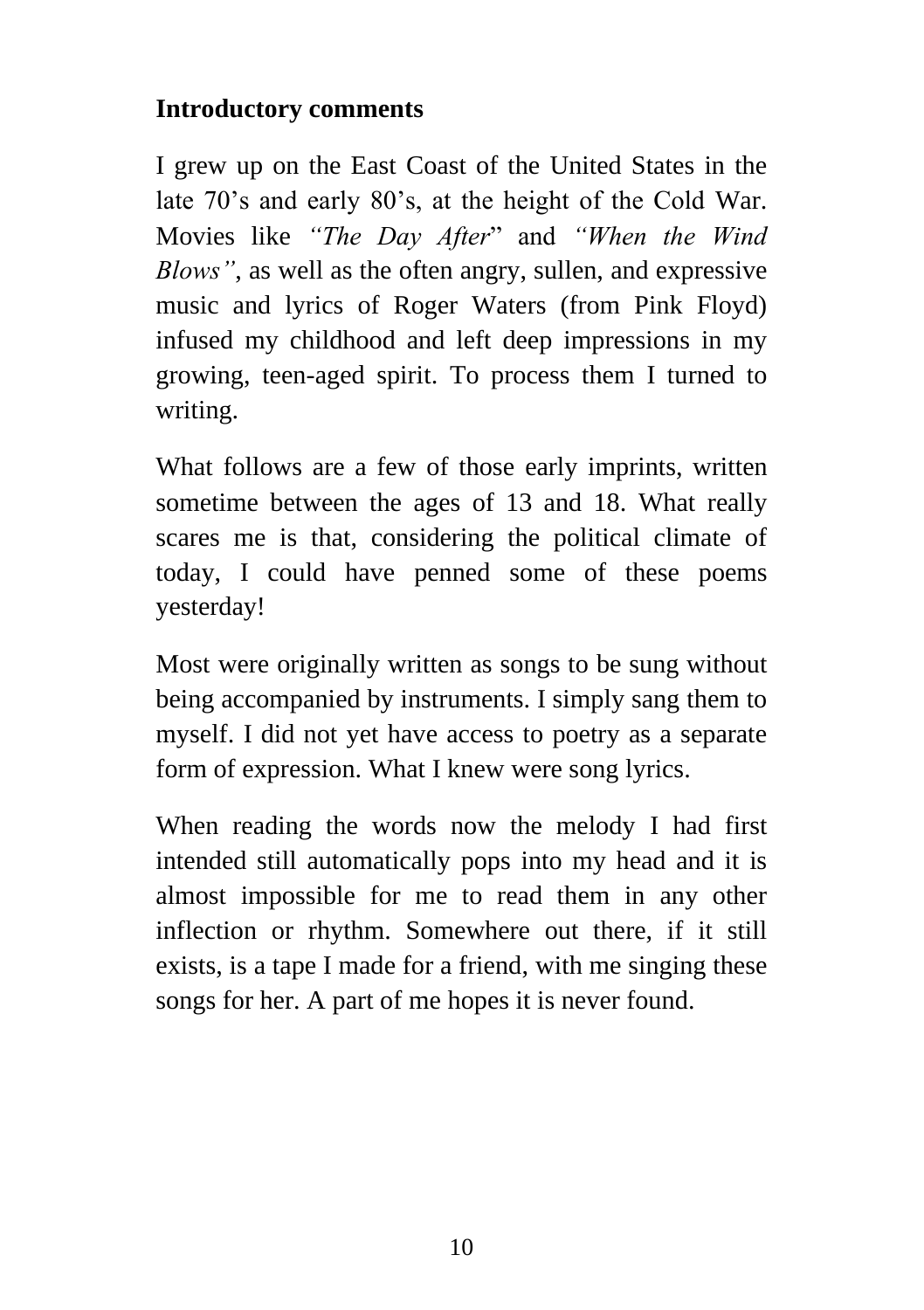#### A Knock on the Door

It was the day that followed The end of Time. I was sitting in bed Talking with Nobody. The last living soul On this damned planet And I wanted to cry. But it was too late. The only thing that I had left Were the shoes on my feet. And in my hand there was A loaded gun With which I wanted To end it all. To end the reign of Man That had brought about Their own Destruction. Then in the nick of time There came a knock on the door!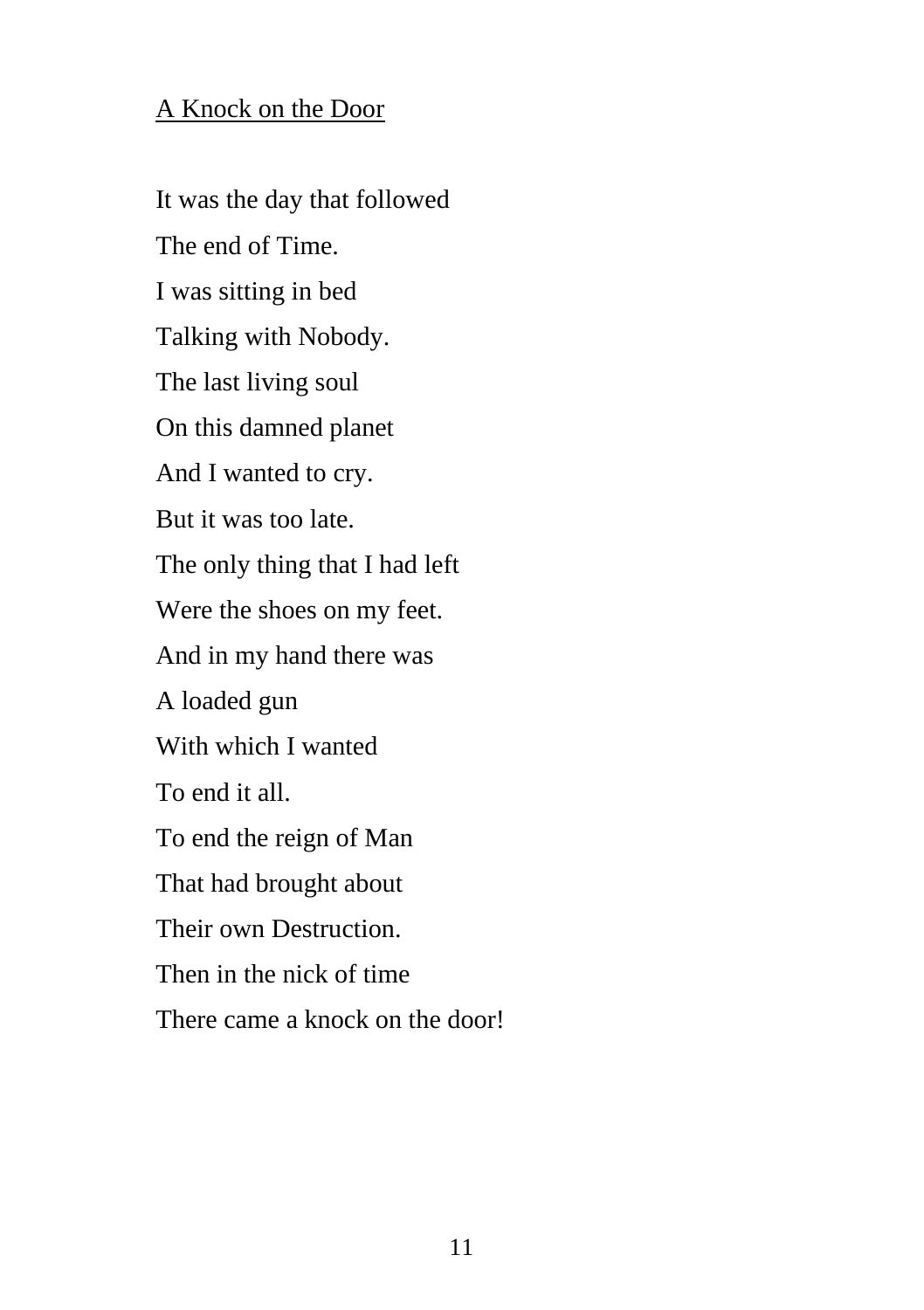#### Just a Flick of the Switch

As I think back now it all makes sense, We had to suffer the consequence. There was no time to think, No time to stop, The end was drawing near.

As the wrinkled old man gave the command The warheads began to fly. Already the bombs From the USSR Were falling from the sky.

As we looked out our windows the sky was ablaze, And the smoke was rising high. I sat with my baby, Not daring to move, As the house began to fry.

As the acid vapors slowly covered the sky, I took her in my arms and said "Goodbye", The time had come, The song was over,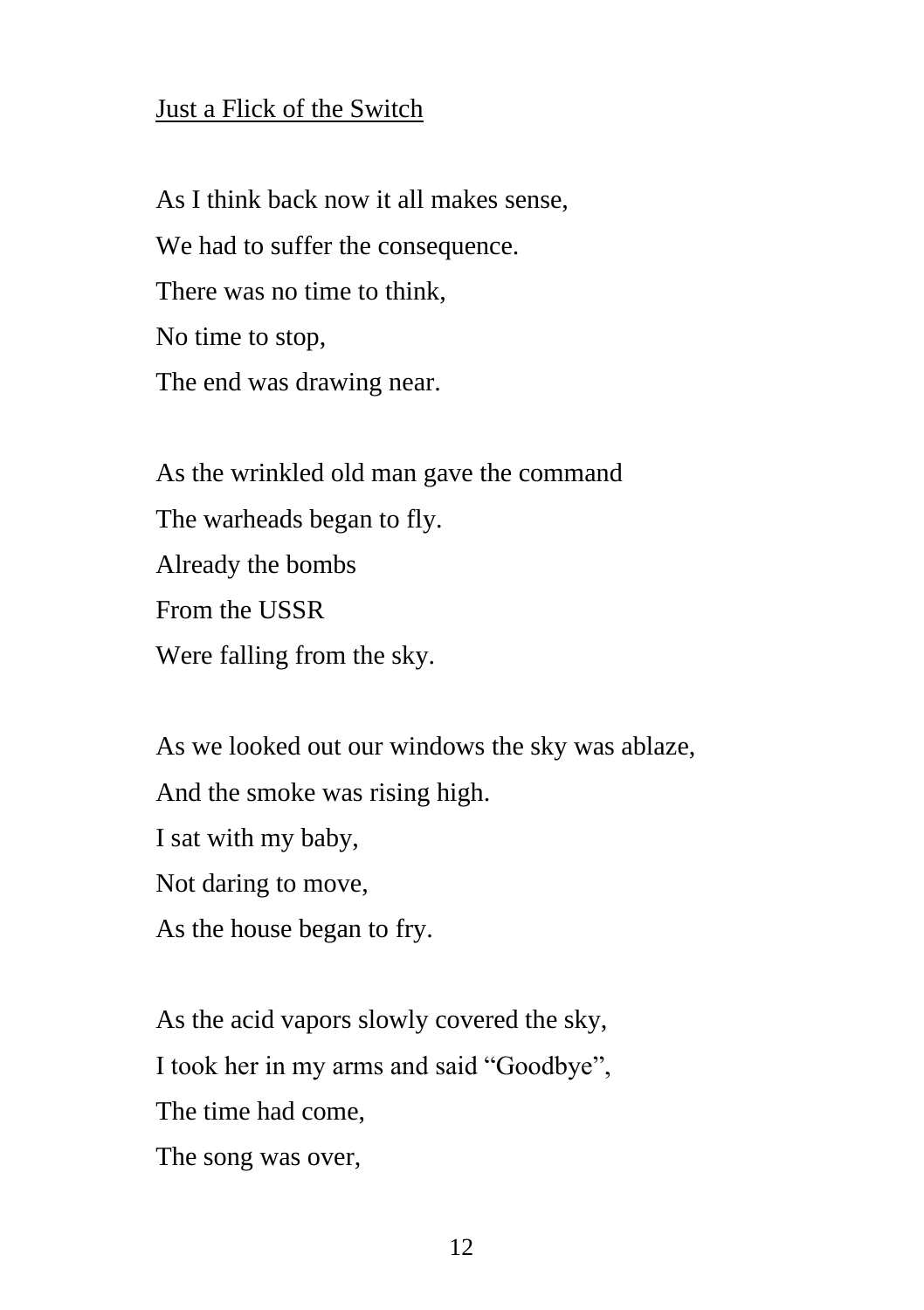We had reached the end...

…in just a flick of the switch.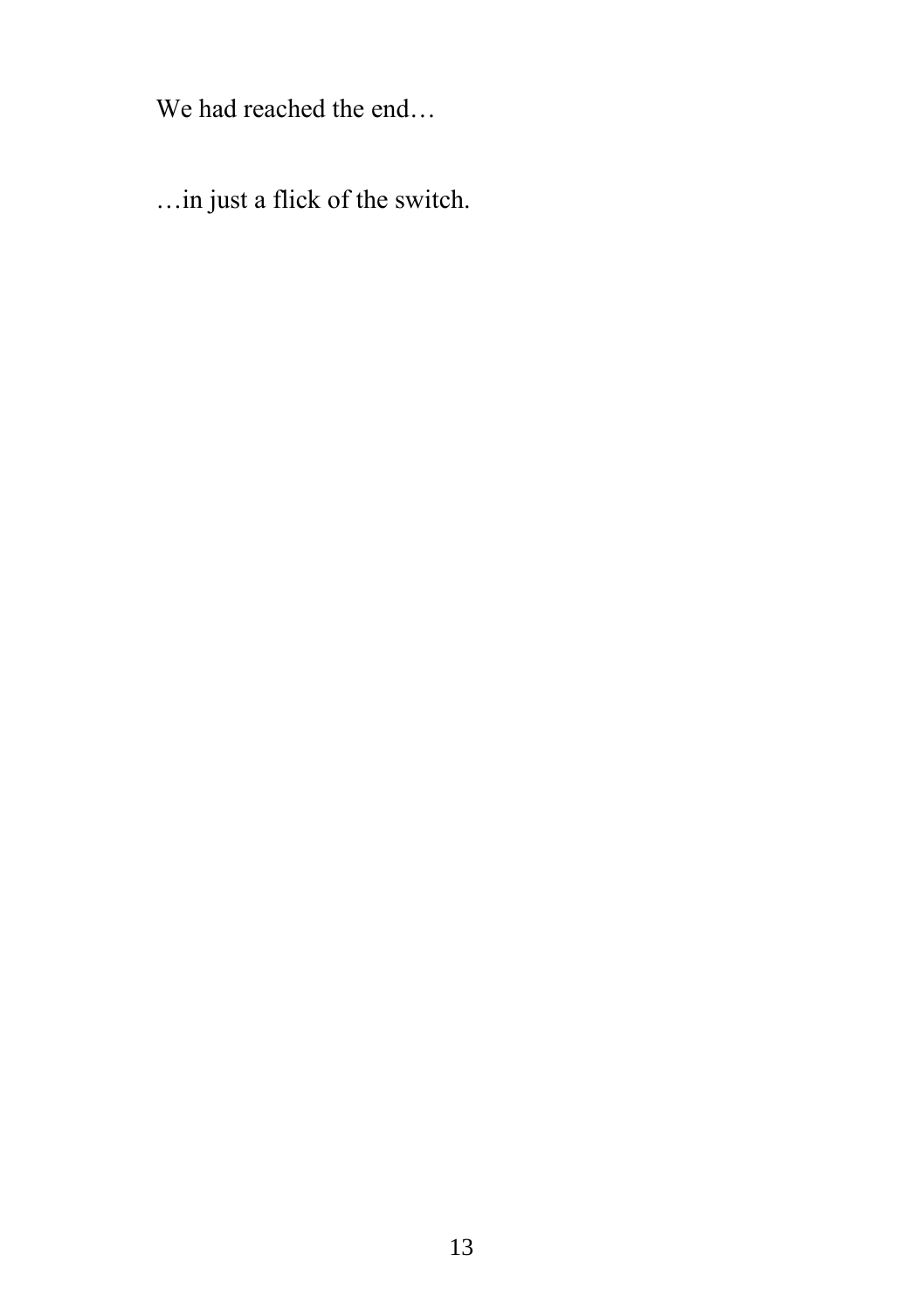#### A Passing Witness

There really was no way we could have escaped. I remember our last moments together. Hand in hand we sat wondering why We had to die today. Then, slowly, I saw her melt away.

And I left her body then, on the sofa in the den And locking the now-gone door behind me I walked away.

The rain was pouring down But it never touched the ground. The clouds only slowly sucked it in. The fragile boxes that leaned against the doors Were the homes of those That had survived the 30-second wars.

As I looked up at the sky, The black no longer blue, I saw what I thought was the sun, But no one really knew.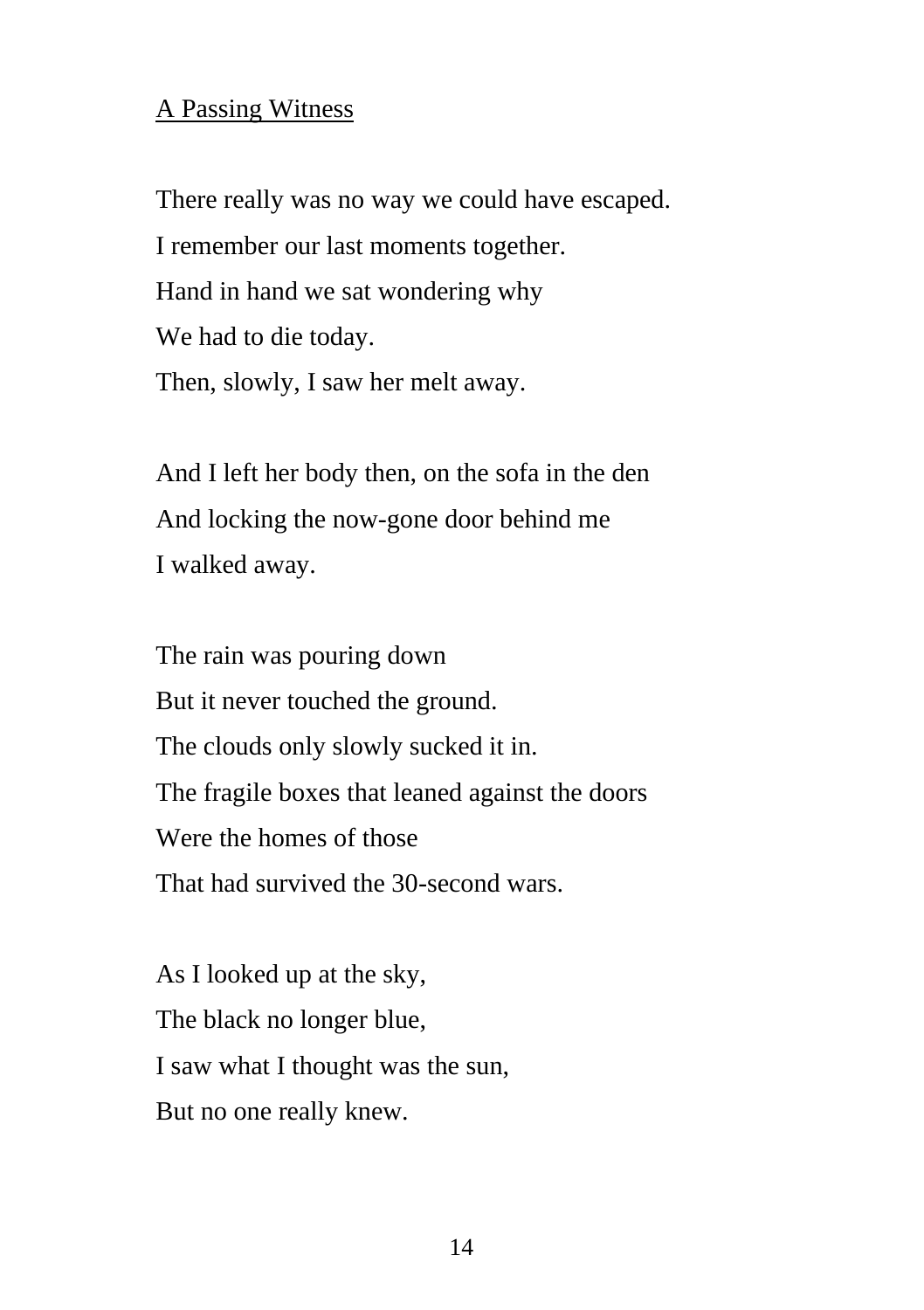From somewhere I heard a lark scream. But under the circumstances It must have been a dream. Under the circumstances It must have been a dream.

And I thought about her then, On the sofa in the den, And leaving my now-gone life behind me I passed away.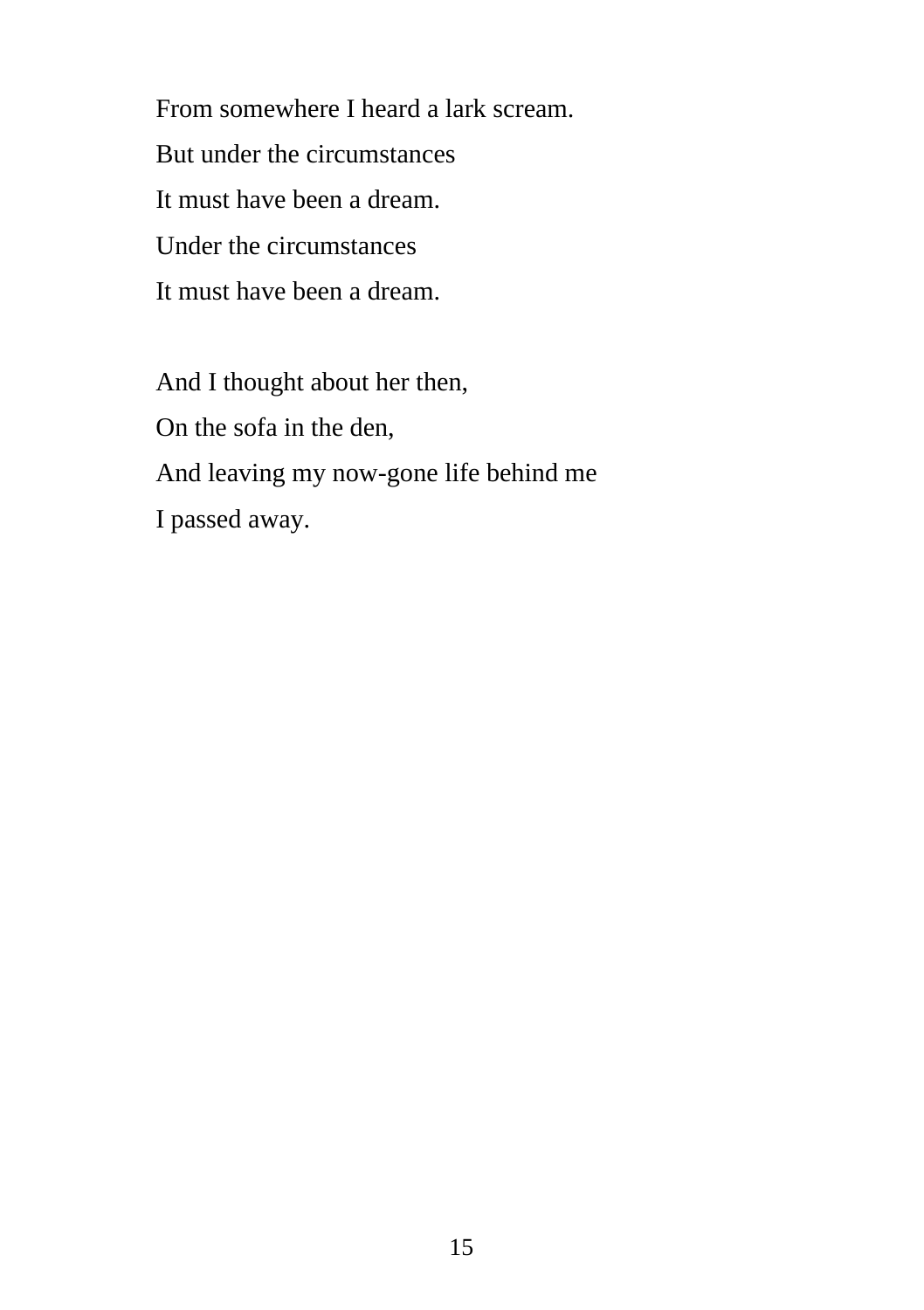#### The River

There is a river that I know, And that river is my soul. It flows from sea to shining sea, And where it goes, that's where it takes me.

The river runs over crops that yield, And to many a distant battle field, Over mountains, over trees, Over forests, and overseas.

And as a cloud above the world of grief It can smile and laugh and feel relief. It has left its pain, left its fears, And amongst the sky it sheds no tears.

But down below on earth so green There is no happiness there to be seen. Instead there is a wind that chills, A wind of men that says to kill.

This wind of men has dire need Of lives on which it then can feed. Its hunger is great, its hatred is strong,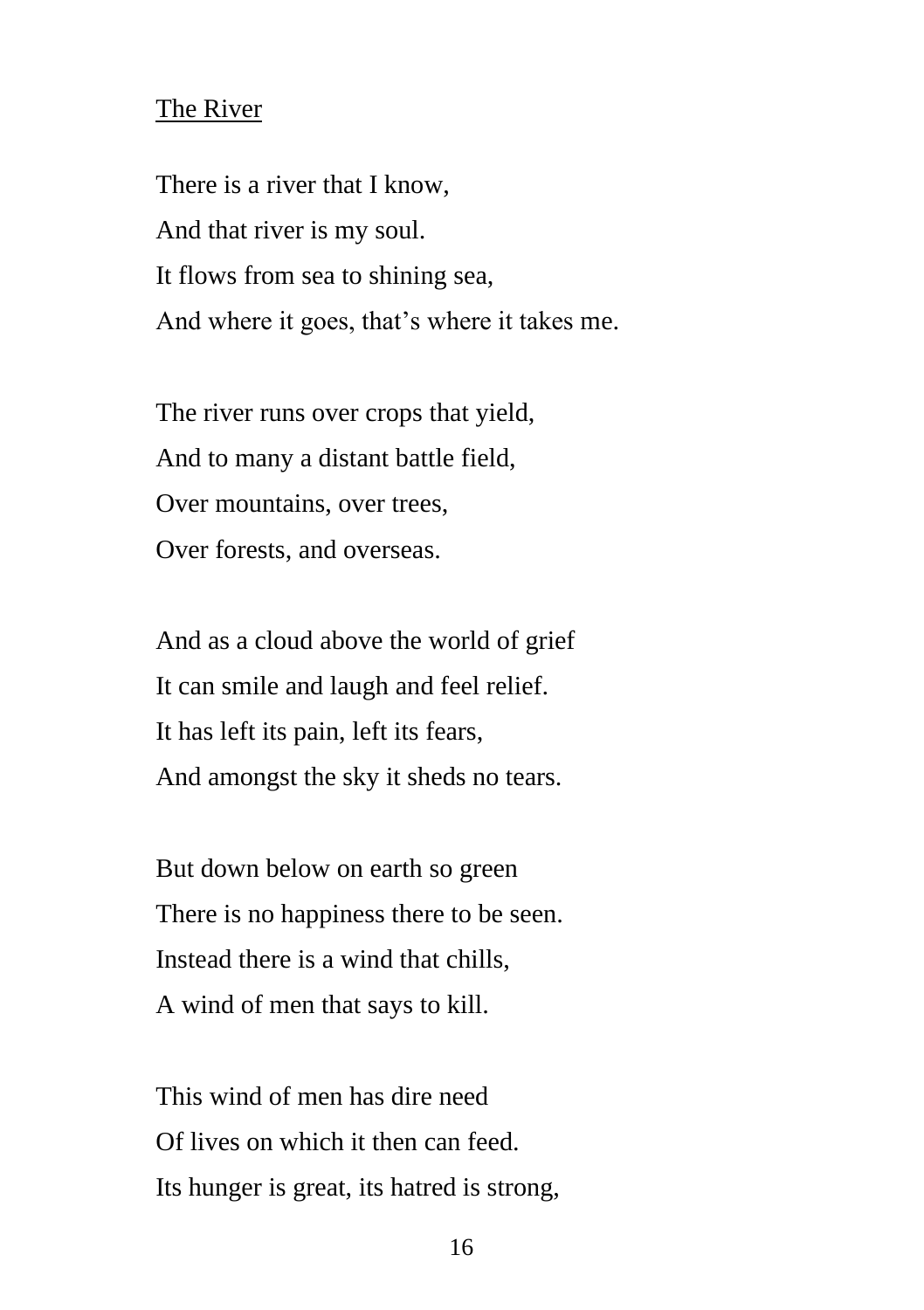Its power is enormous, but its cause is all wrong.

And this blowing of the wind, it can be stopped. It will blow no longer, if only we act. But to do so would take a lot of souls To combine in one river, which then can flow.

This river would thus displace the wind, Removing it forever from mankind. And all that is left is this one great river, Which then can flow freely for now and forever.

There's a river that I know And that River holds our souls. Unfortunately, it has not begun flowing!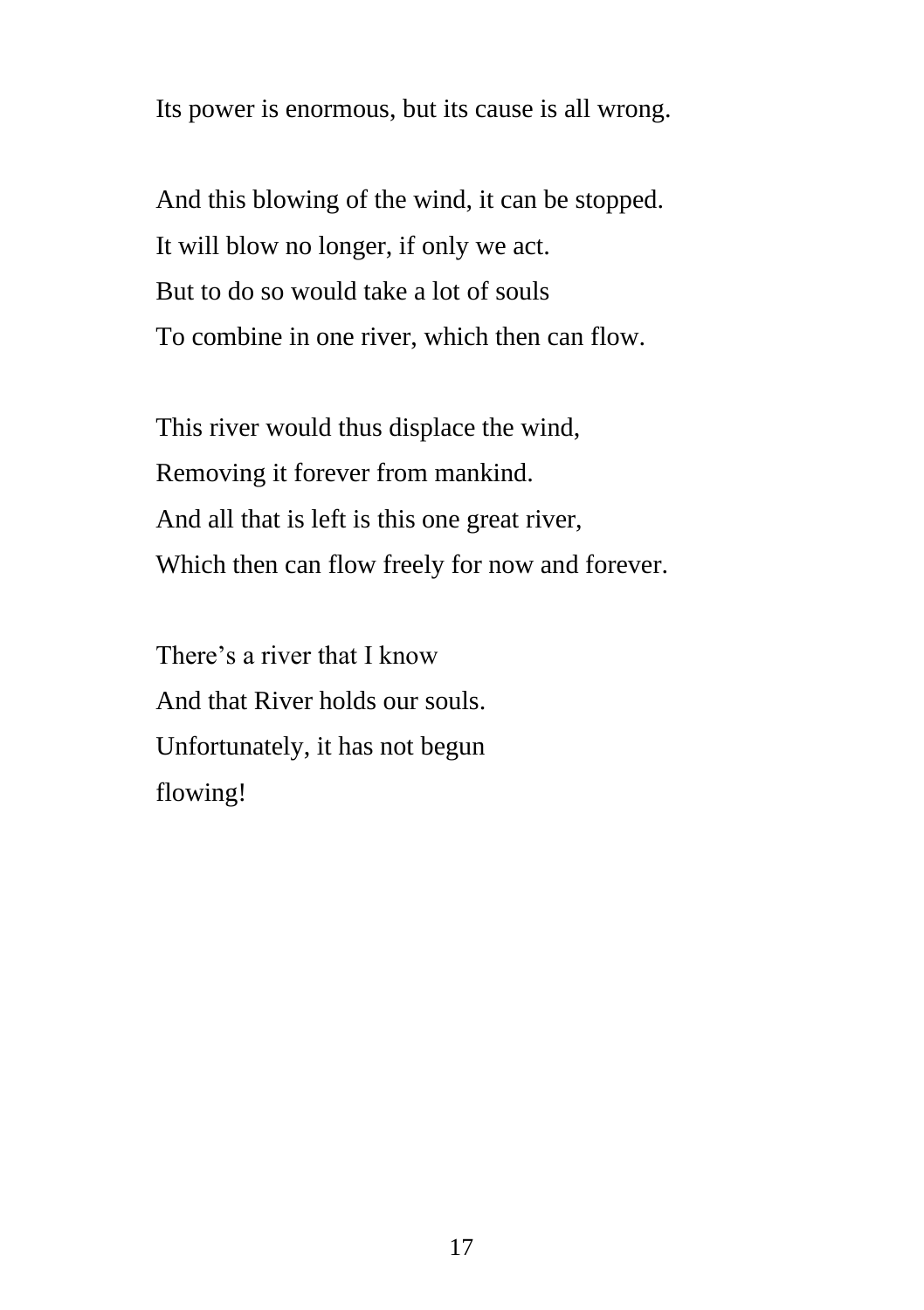#### Ballad of a Dead Man

An old man lies in the bed that you once occupied. His tear drops litter the floor.

In his tightly clutched hands he holds the book of rules. No one can help him, the world is made of fools.

He gets up from your bed and stumbles to the door, Taking along his bottle of whiskey and all the excuses it contains.

He walks along the corridor, with you behind him, carrying his soul, trying to scoop up the pieces of his fragmented life All around, as it spills from his domain Of influence. Just as it spills From yours.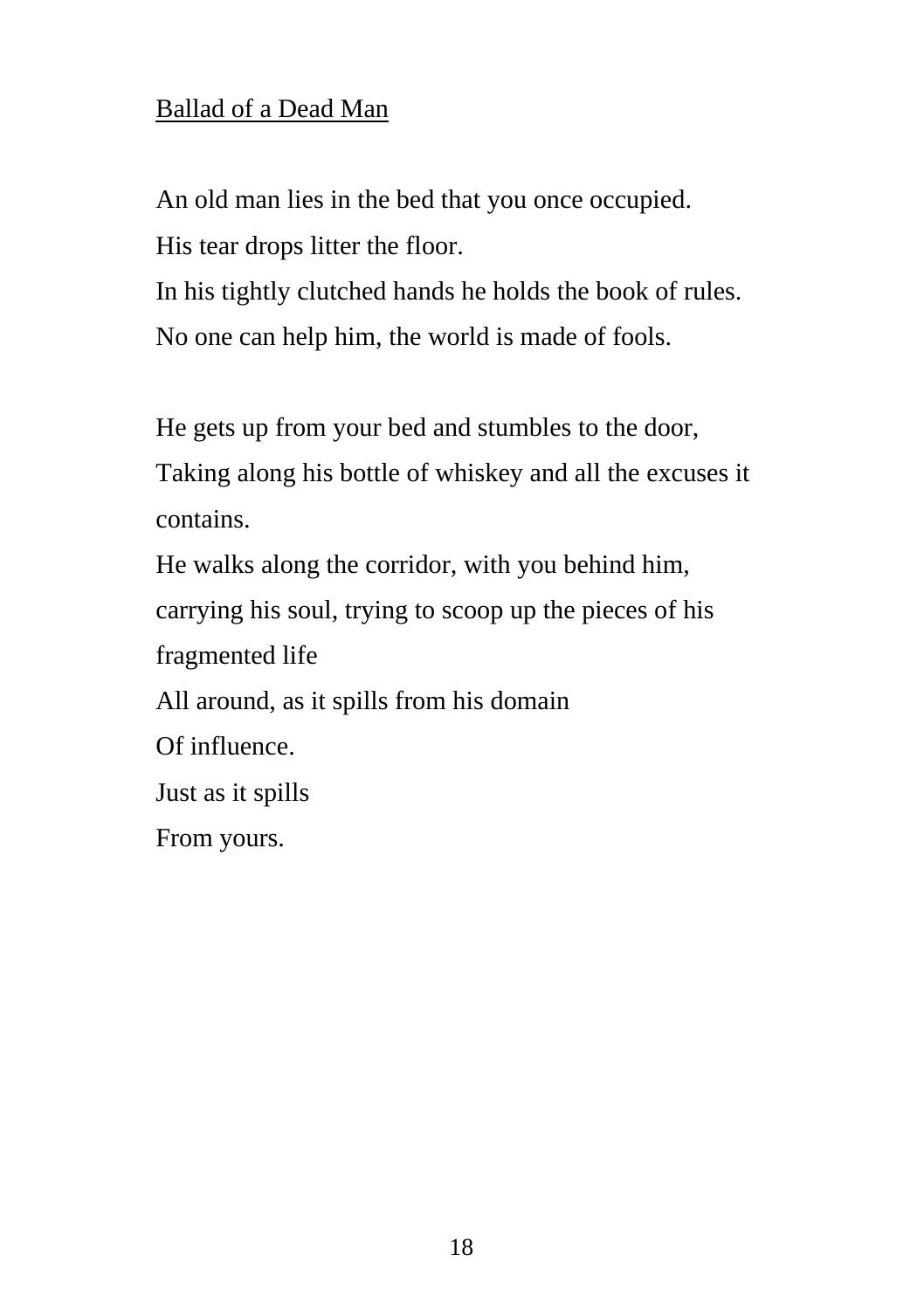#### Don't spend…

…too much time inside your head, Not enough time inside your heart. The clock ticks time remorselessly Is it ever too late to start?

Hear the words and feel the music And understand everything you see, Really listen to what you are thinking, And only then can you be free.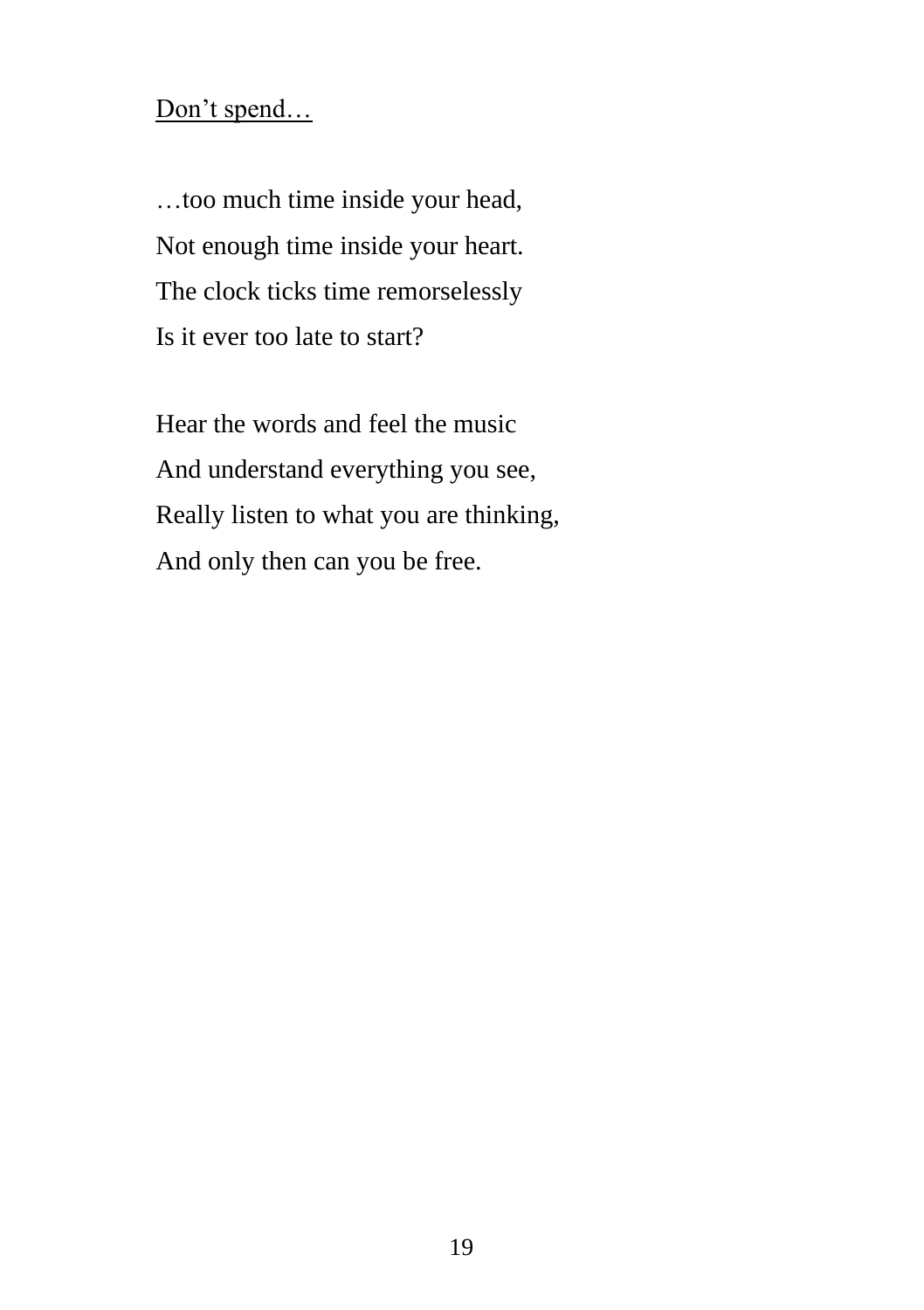#### When the Storms of Winter Surge

The water splashes violently against the pier, The mist rises in endless succession, And the light from the moon Glitters along the rolling waves As the wind howls like a beast of prey.

Far away, in the distance, Another light can be seen. A moving light. It bobs up and down, Like the streets of San Francisco.

A fog horn blasts its deafening call, A call of violent sorrow, Like the weeping of a widow at Man's funeral. Once again it cries out in the night, A sound, like emanating death, For which there will be no relief.

The light bobs most furiously now, As the wind screams in anger. The waves increase in size,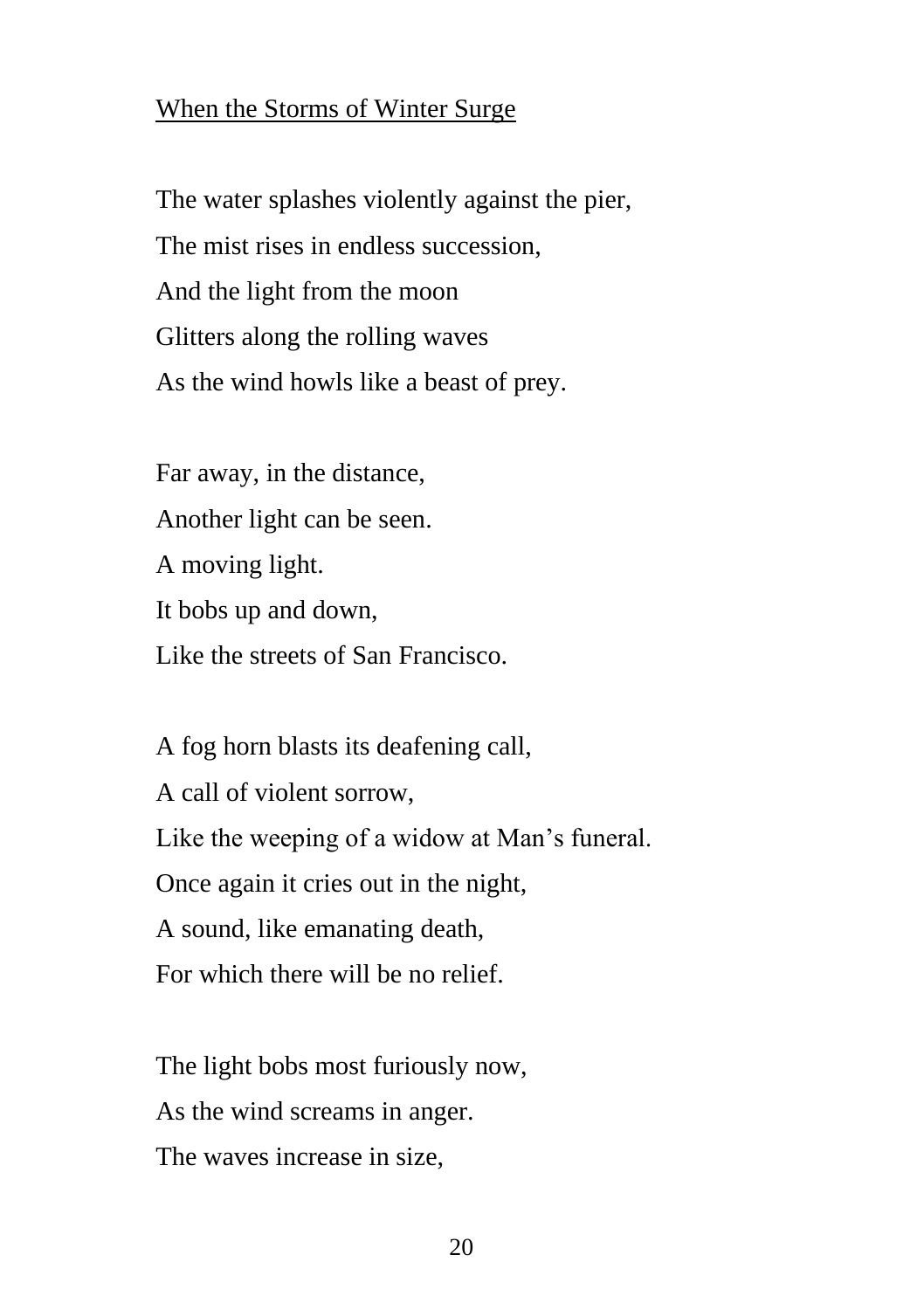Like a lion before its leap upon the antelope. Then, flexing its thighs, it springs.

And the wind howls no more, But whispers a dirge: All your sea-sick sailors Won't be coming home.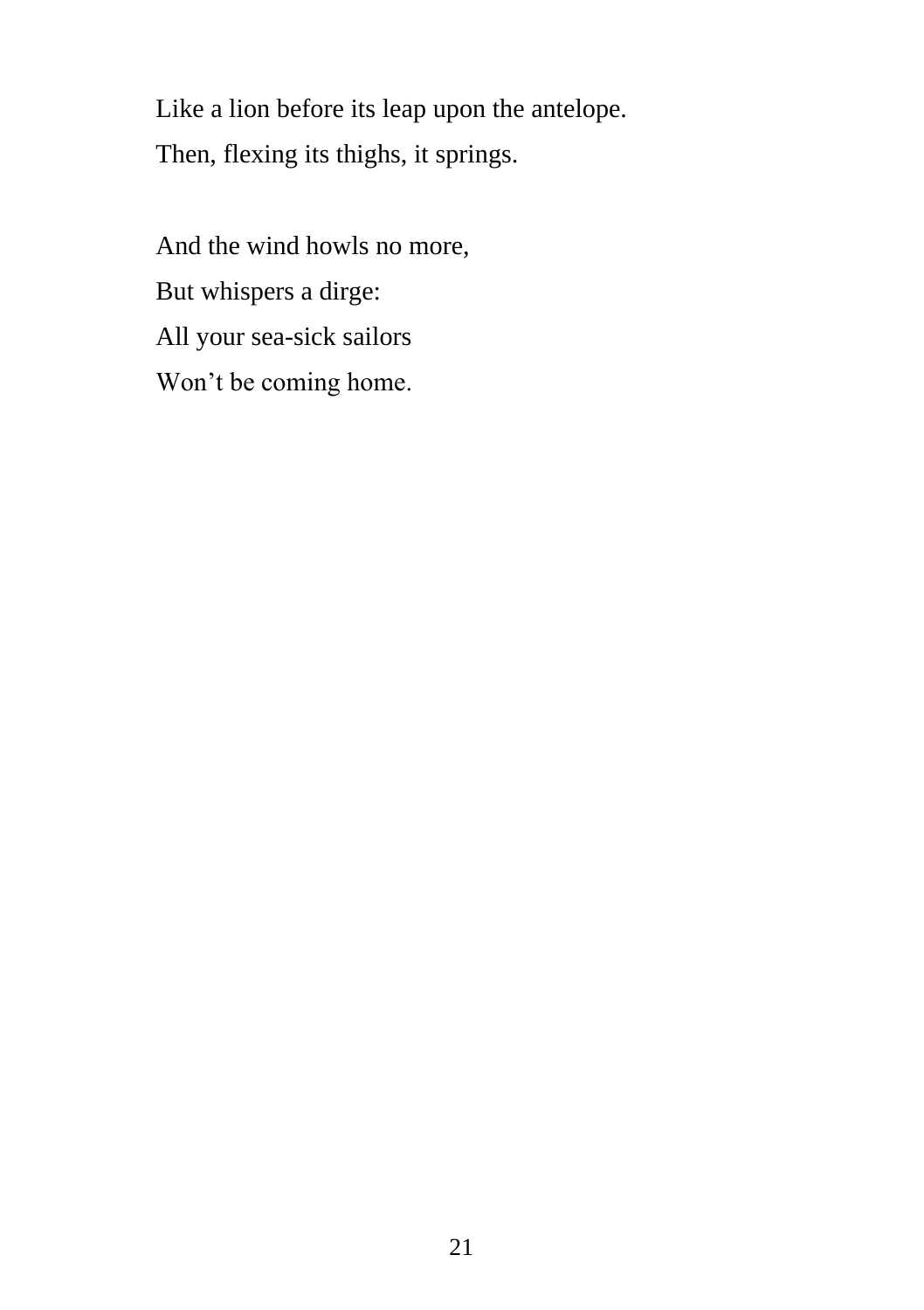#### To See the Light

On a running dark day in the middle of June, I was standing by the river, all alone in the dunes, When a boat came 'round the ever-changing turns. And in it I saw the face of a girl long gone.

On a running dark day in the middle of July, A tear ran down my face on its way to the sky. But I did not linger long in that moment of pain: Her face disappeared in a cloud of cocaine.

After the battle that I fought to the soul, Looking for love where no one else would go, I saw her smile fading in the twilight, I was left feeling broken as she passed into night.

On a running dark day in the middle of September, I held a gun to my head so I would not remember All the bad things that had happened to me, All because of a girl that I thought I once knew.

And then one day I wondered Why my life had been so rough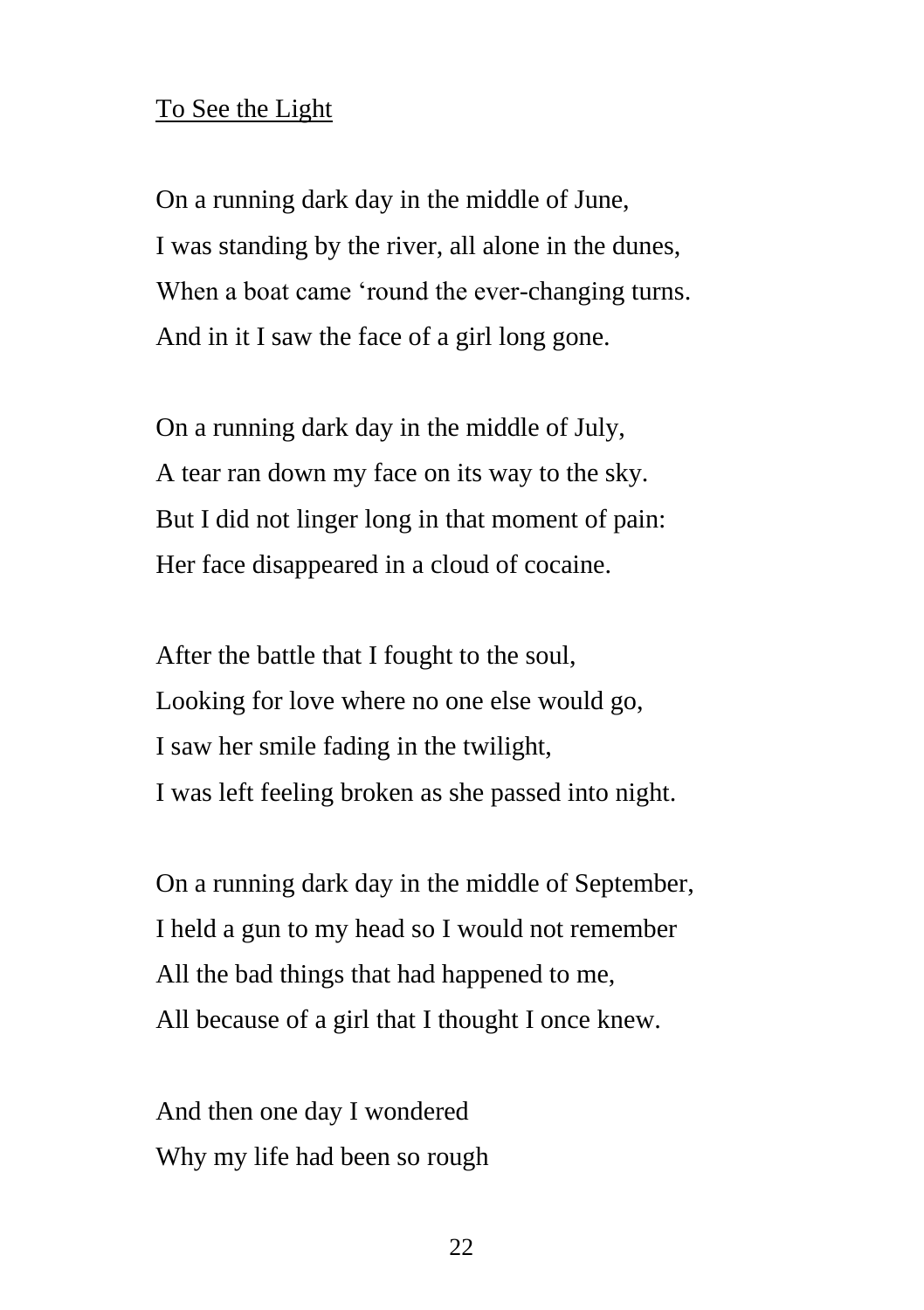All because of some long-ago love.

And then and there I realized:

That to see the light Is to be the Light. And only you, yourself Can overcome the fright That grips you and haunts you In the middle of the night.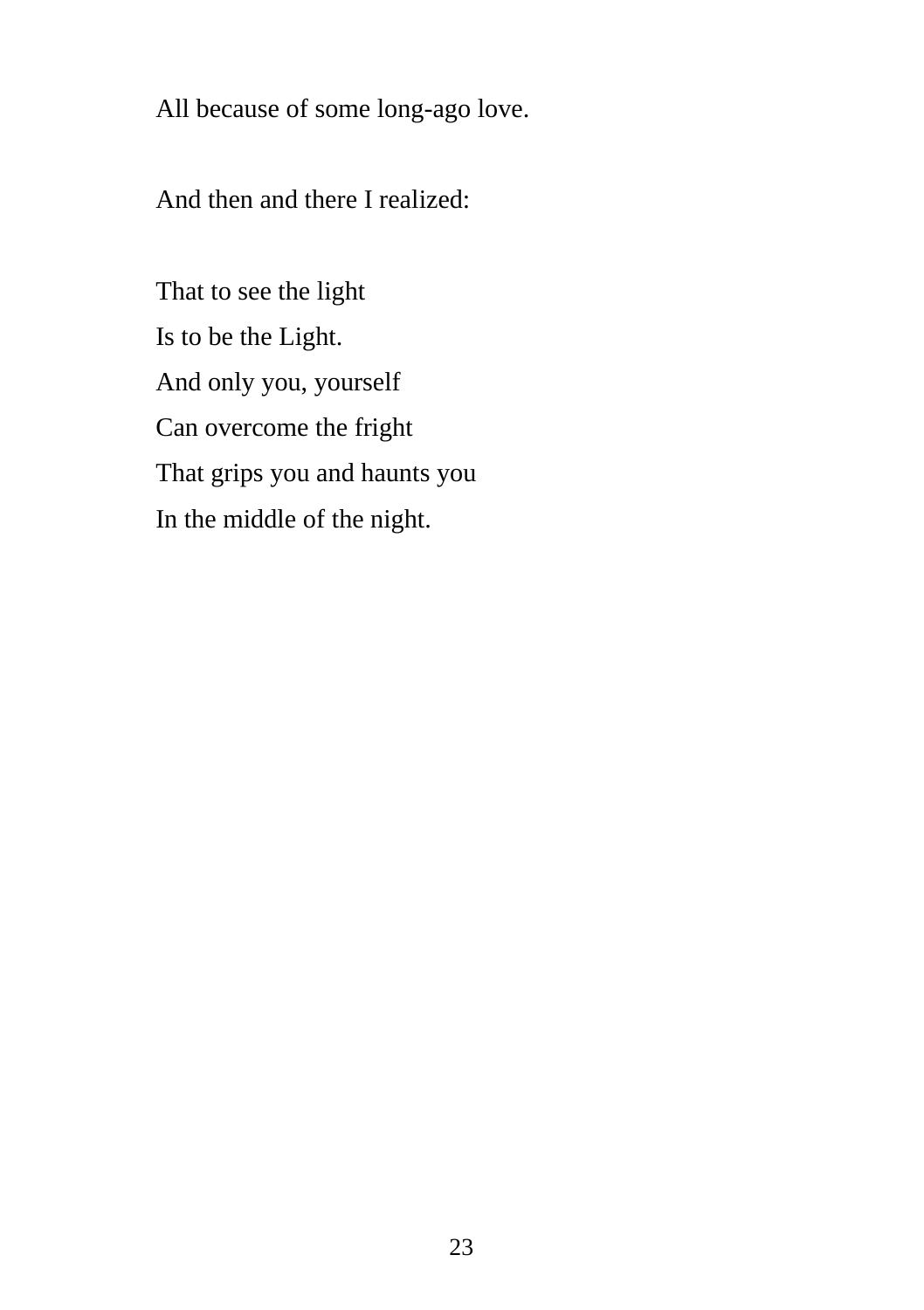#### Childhood Dreams (For Aristophanes)

My love is like a flower that blooms in the day, With peddles of silk, and warm as sunshine. Yet she does not fade when the silver moon Reflects upon her brow, For she holds eternal grace. She is the light from which light shall dawn And then shine forth.

She rides on the noonday sun As a ship of full sail; Slowly the breeze catches her shining hair Which stirs, as if from sleep. Never once does she falter or sin For she knows the ways of truth and wisdom. Her innocence is her bible.

My love is pure like gold Yet scarcer than the diamonds, For she is true like ice, like fire. She is the rose in the garden But she does not draw blood. In this she defeats Love and Life itself, For she is everlasting.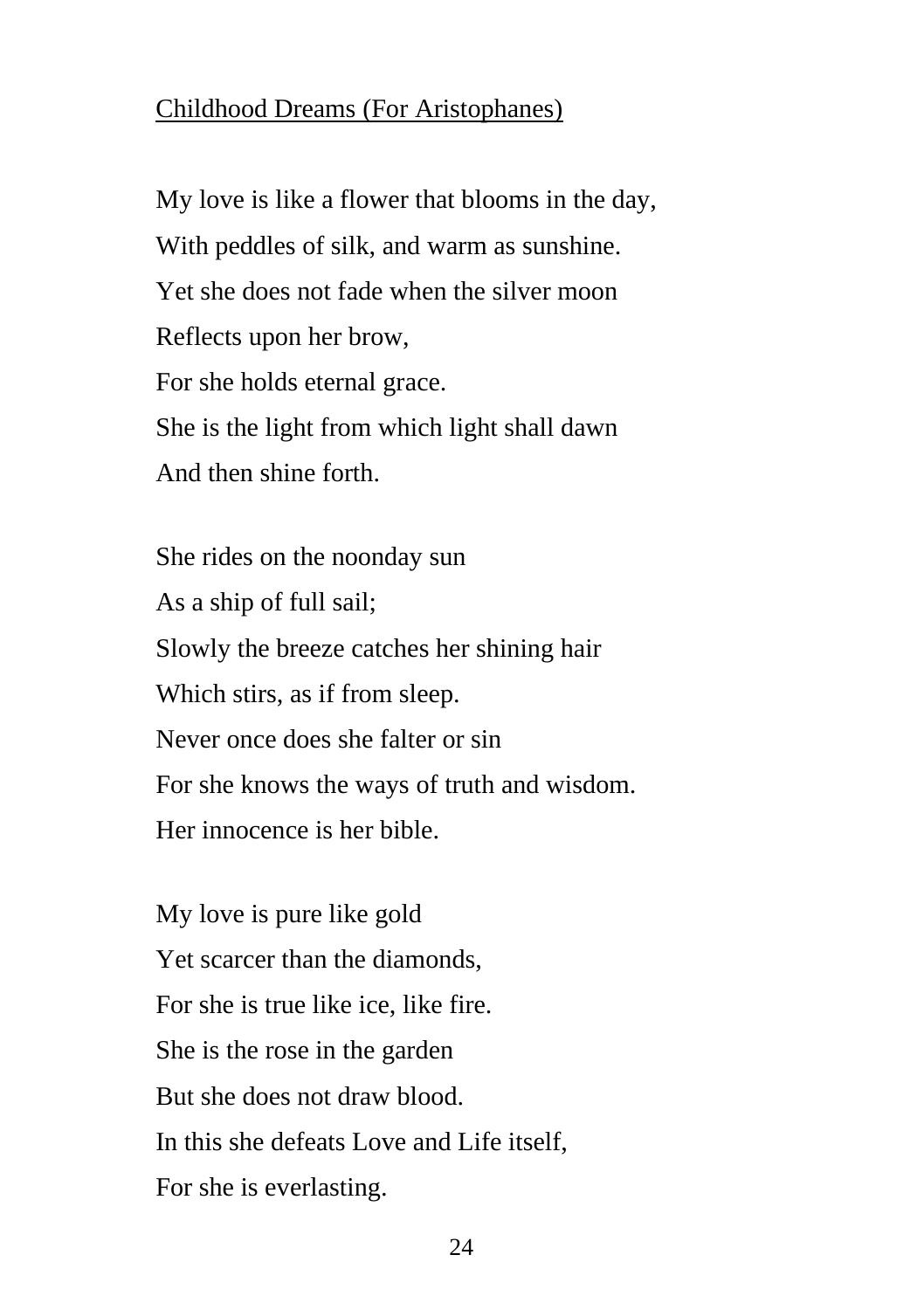#### Listen

Listen to the wind come howling Like the black crows do.

Listen to the wind come howling Like I do for you.

But the crows, they fly away. And I, I am here to stay.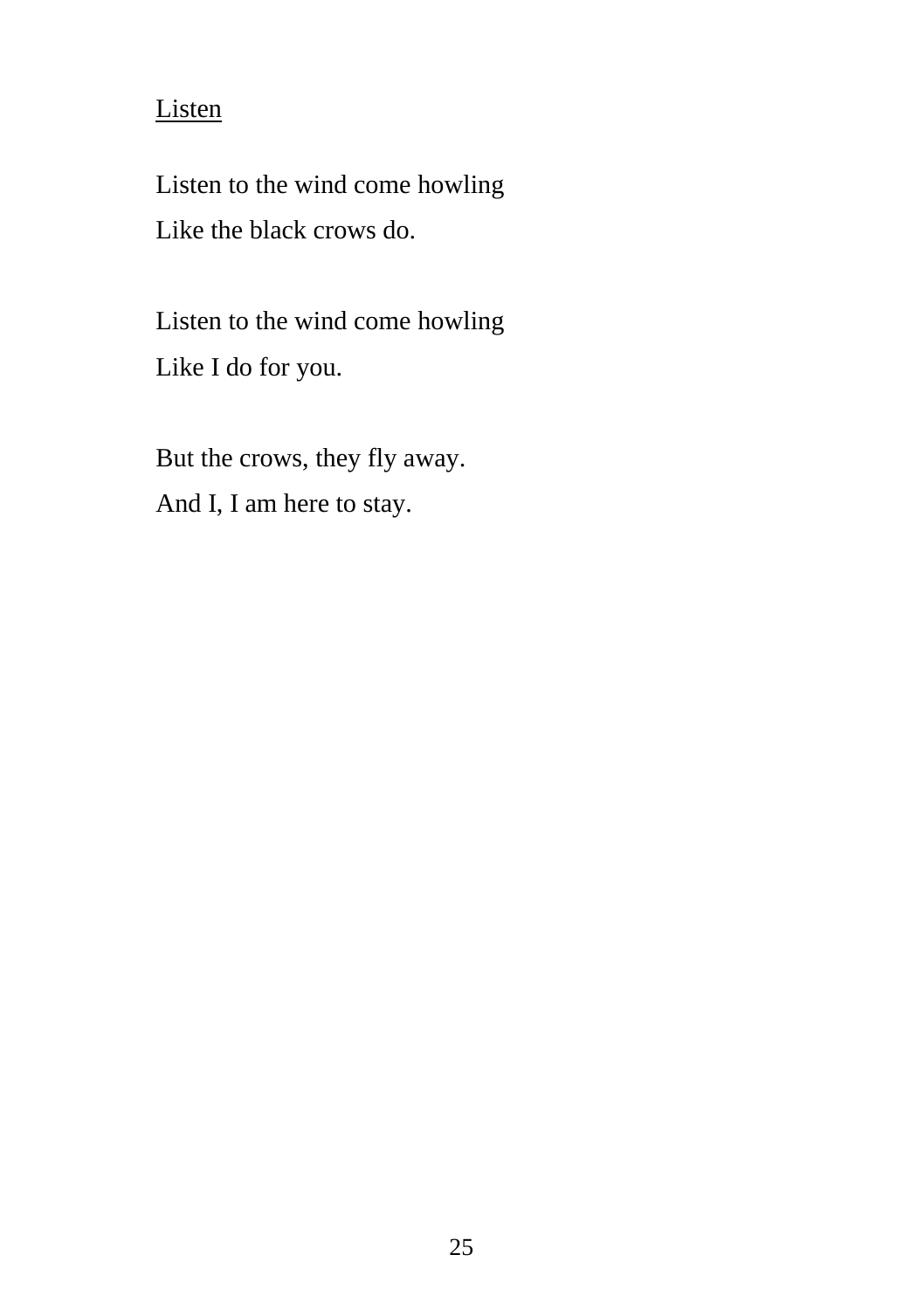#### Life

Life is a mere echo of thoughts, In which feelings swirl in crazed, Undistinguishable patterns, In which Darkness Lingers longer than light And even Love Is blind.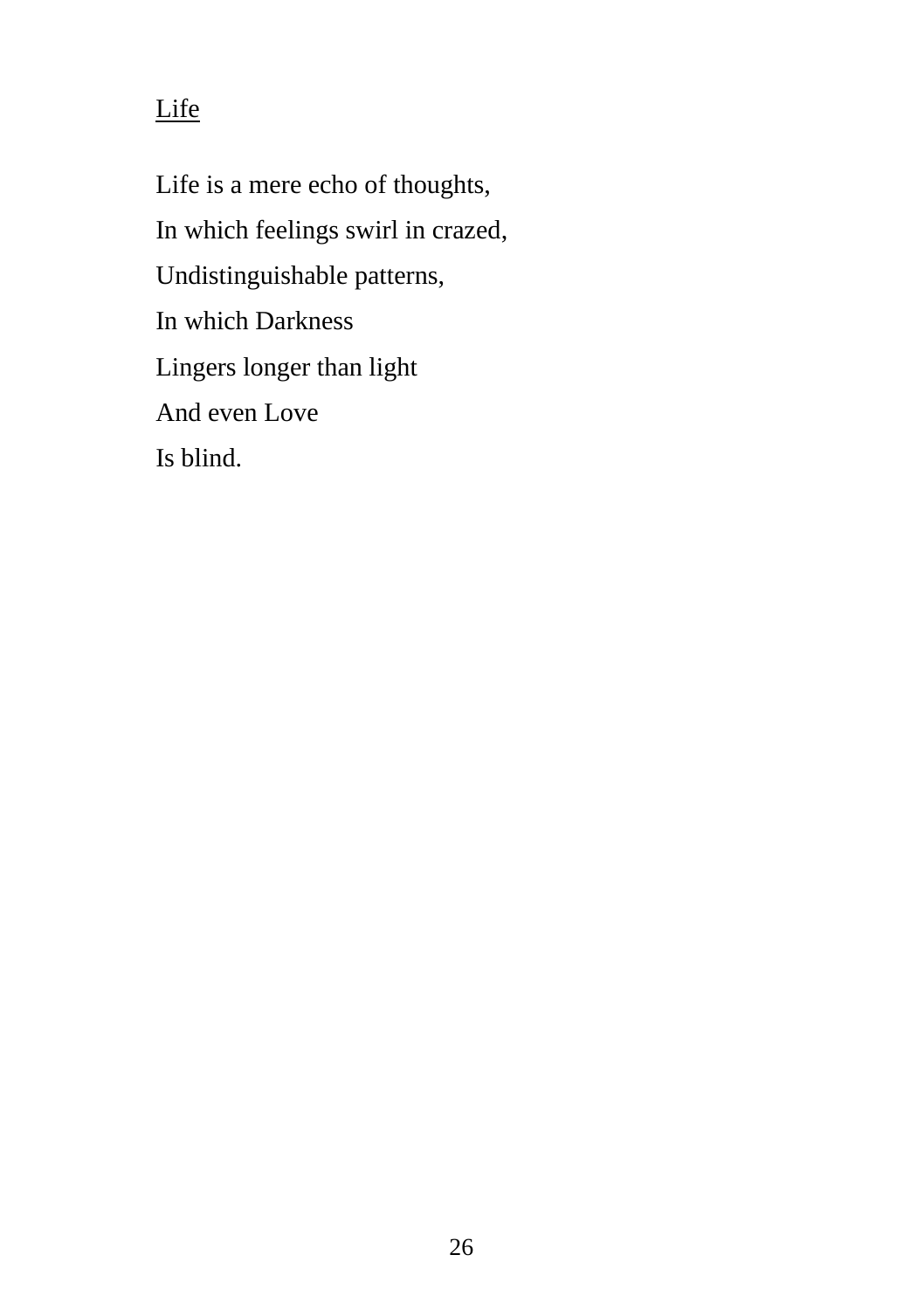#### The Sojourn

I have walked many a mile Through the Valley of Solitude, Like a rivulet of hope, As it flows along its eternal course, Through the twists and turns of life. Sometimes slowing Sometimes a waterfall, Yet always downward Towards the abyssal plains That are my soul.

And only the gentle breeze of memories Stir my heart of stone As they filter through my senses. Like some leaf upon the wind, They sway past And are gone.

I have walked many a mile Through the Valley of Solitude, Burdened with the unpolished Marble of a headstone. Withered roses lie at my feet,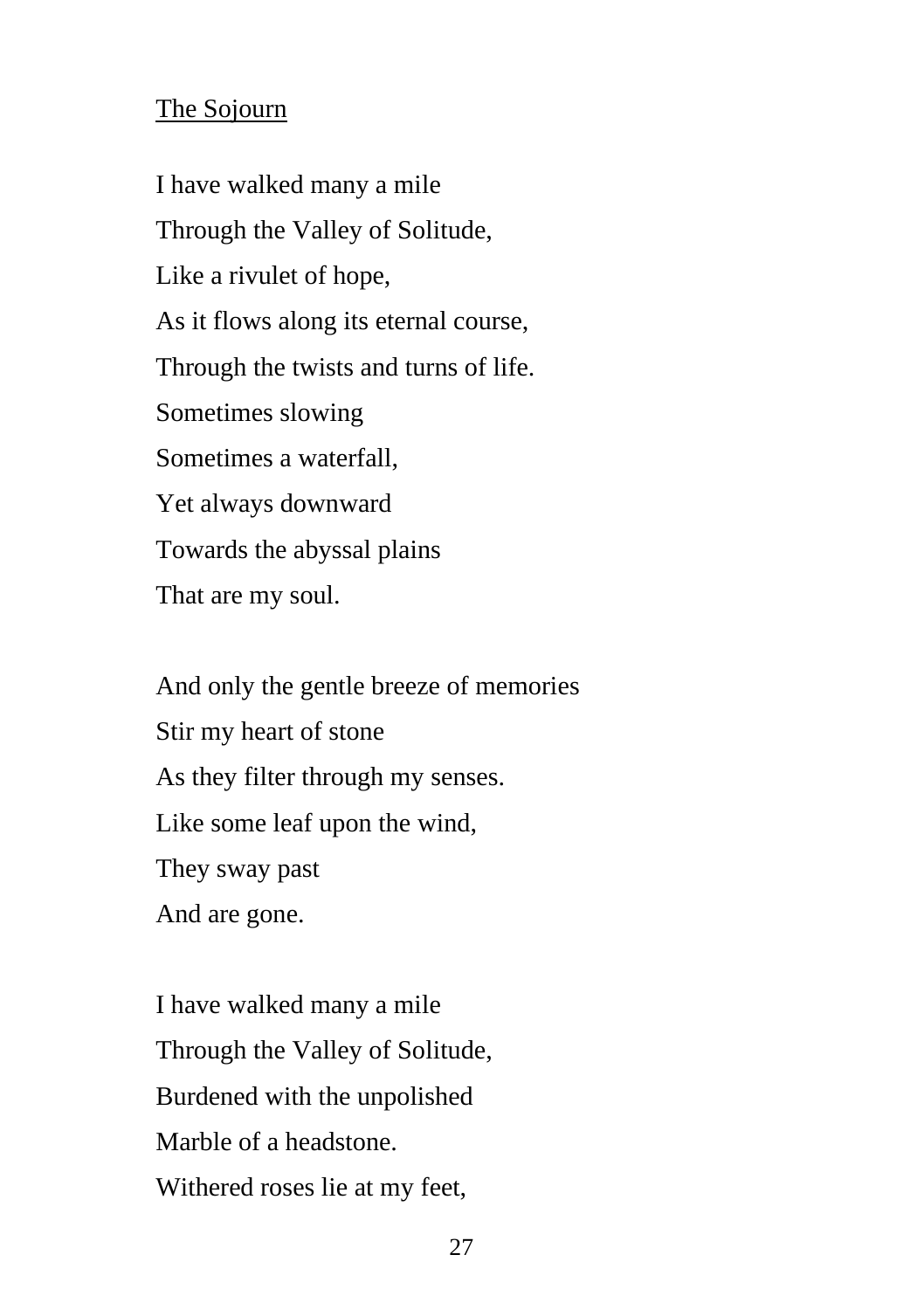Unnourished by the blood Of a broken heart. All that is left upon the wind Is an unsung eulogy.

I have walked many a mile Through the Valley of Solitude, And now My confused sojourn will end, For here I will rest, Eclipsed by the valley of the Shadow of Death!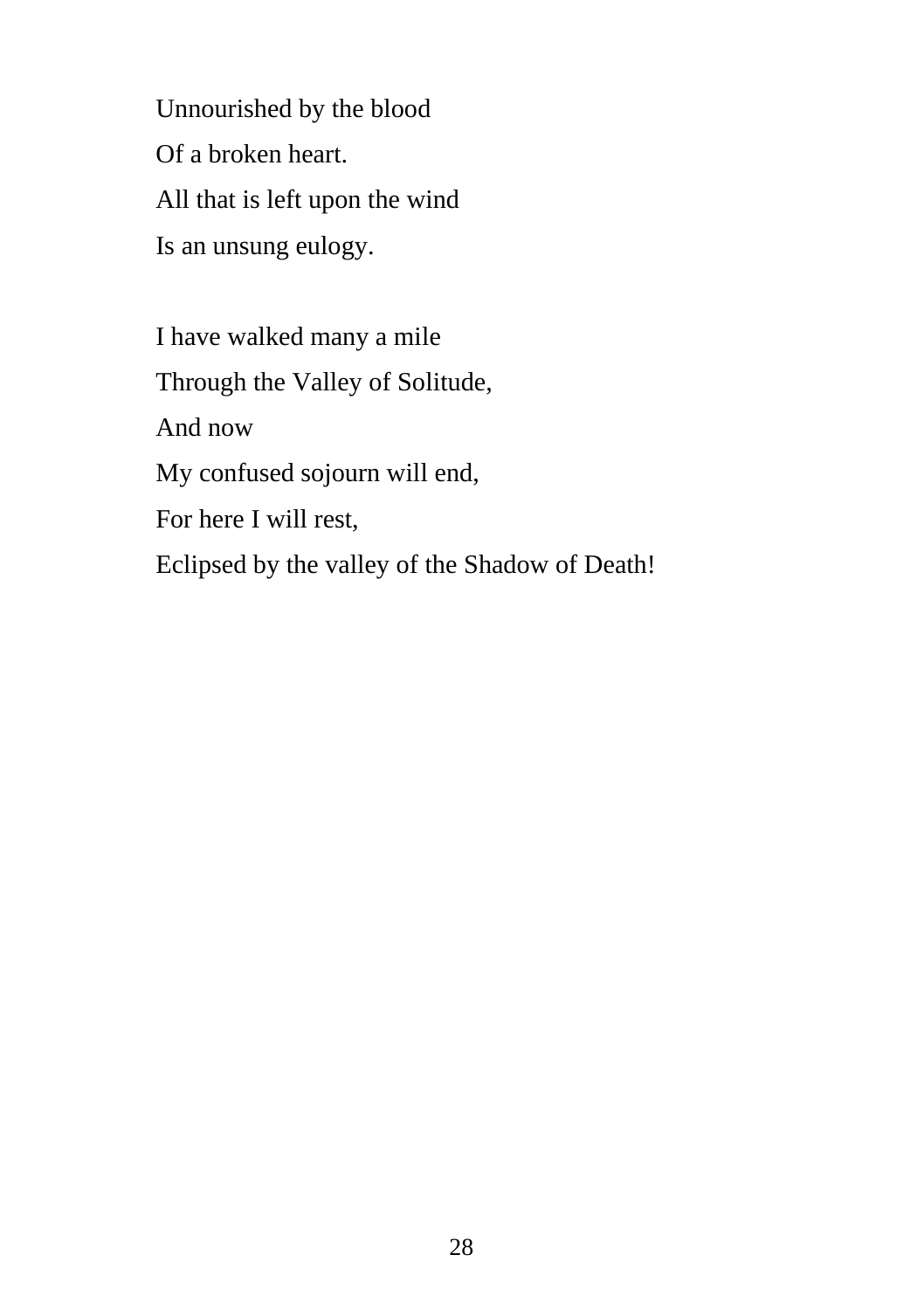#### Phoenix

The rain splatters softly against my window.

The trees sway gently in the powerful wind,

While the clouds rush through the sky.

Their shapes horrid and dark.

Yet, they are not the tools of destruction they may appear.

They are instead, motley forms of beauty

Bringing life to those below.

The tears they shed revive the living.

I, too, want to be revived.

I want to go and frolic in the small streams

That run along the concrete.

I want to dance and sing with the leaves upon the wind,

All the while feeling the gentle tingling of raindrops on my naked skin.

I know the rain is warm because the season of rebirth is upon us.

Let me, too, be reborn, let me, too, be renewed,

A Phoenix rising from the ashes of his own darkness!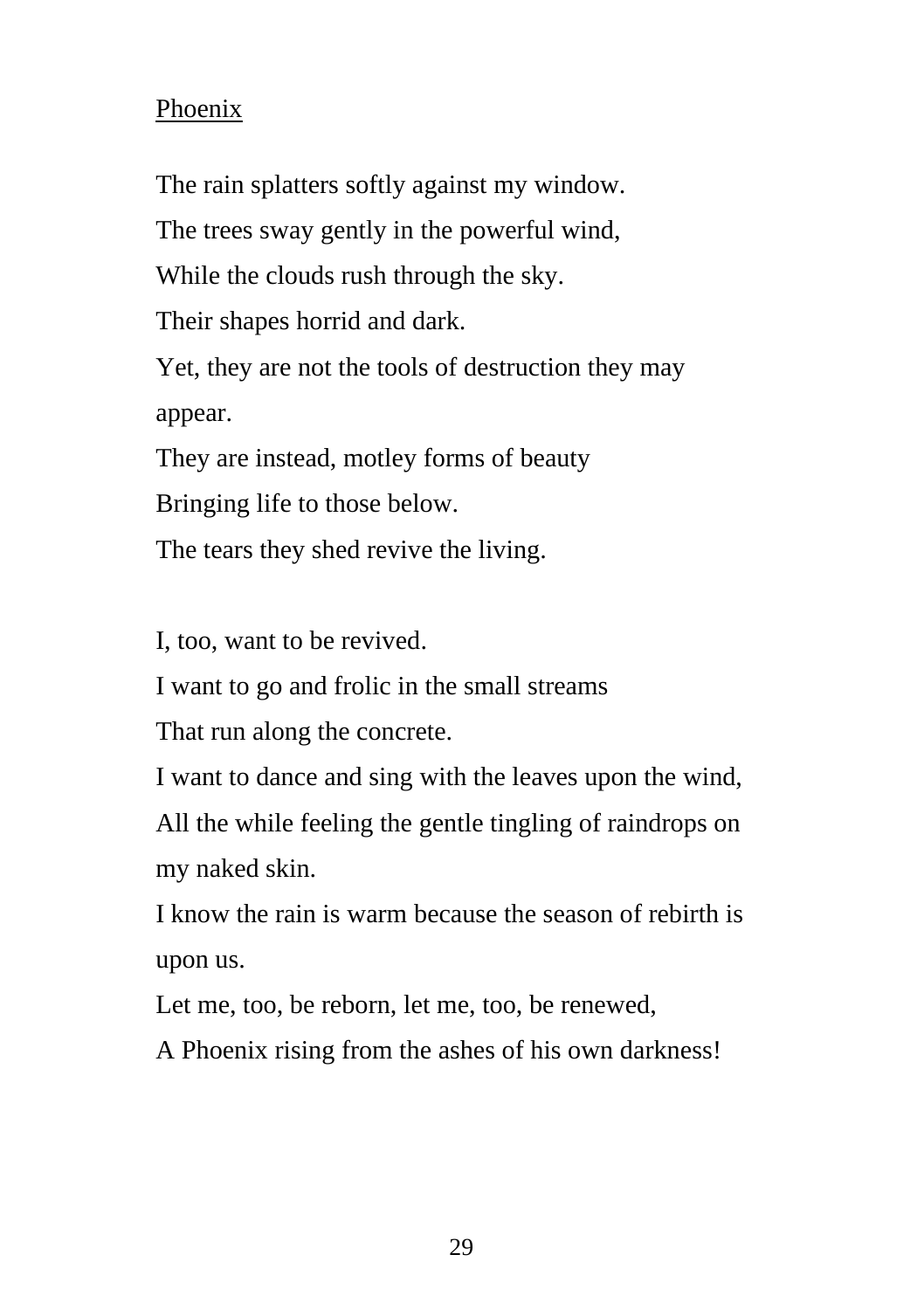#### Salvation

Greetings, realm of the sun! Again I've come to see you reign. I stand here at the gates of dawn, Your rays of light, they keep me warm.

I thank thee for all that thou hast done, For without you it could not have come. The darkness has been cast away And your golden light is here to stay.

As I step, quiet, through the gate, Away from anger, pain and hate, The world of Death is left behind Where even love was blind.

Now I stand within the light, For this I did not need to fight. It came from deep within myself, A book finally taken from the shelf.

No longer am I asleep, it seems I now have wings of woven dreams, I spread them and leap from way up high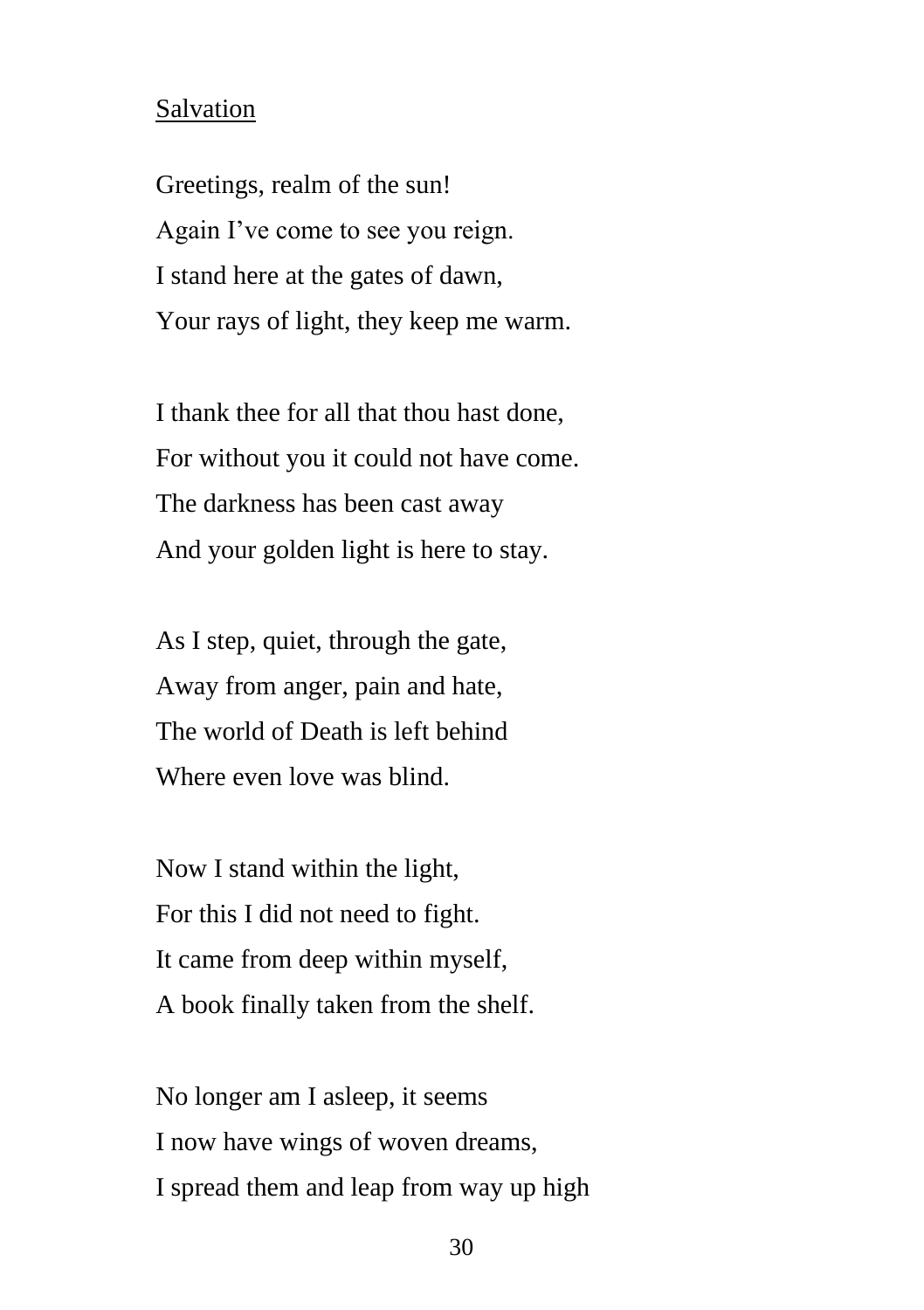Into the maelstrom…

…and I fly!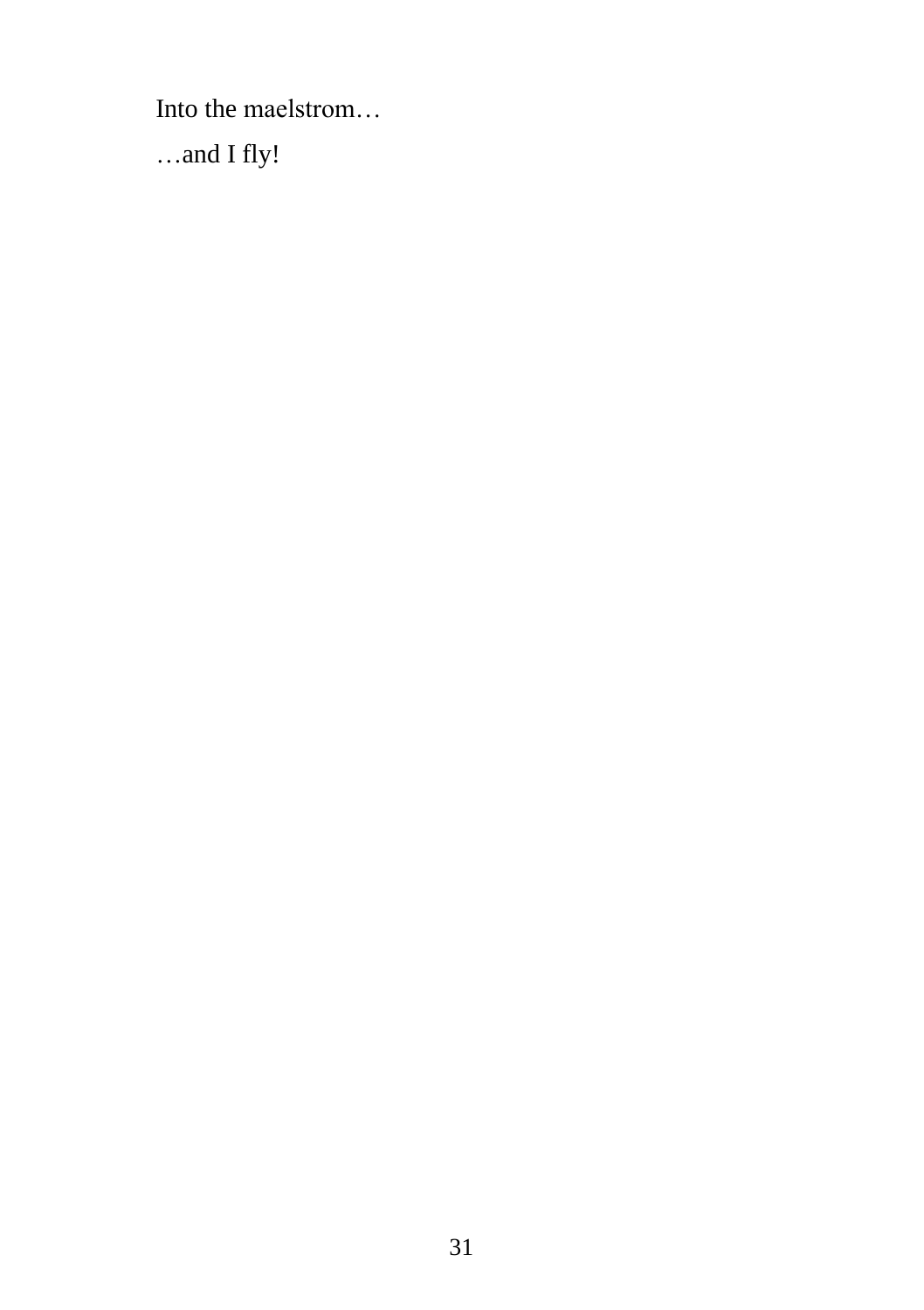#### Twilight (over Bangkok)

Please, hold me in your arms tonight, Under the stars, where the moon shines bright, And the lights of the city shimmer so far away, A lonesome reminder of what was the day.

I pray that this night will never fade, And forever end all the love that was made, For come break of day you'll be gone with the sun, And what tonight we hold dear tomorrow I'll shun.

For as the young dawn spreads her fingers of rose, We both must follow the paths which we chose. And I know if we never again should meet, You will walk with some other, down some other street.

But I shall be walking all streets alone Because the love that I feel, I feel to the bone. And a heart that is full of the love that I feel Once broken, I fear, can no longer heal.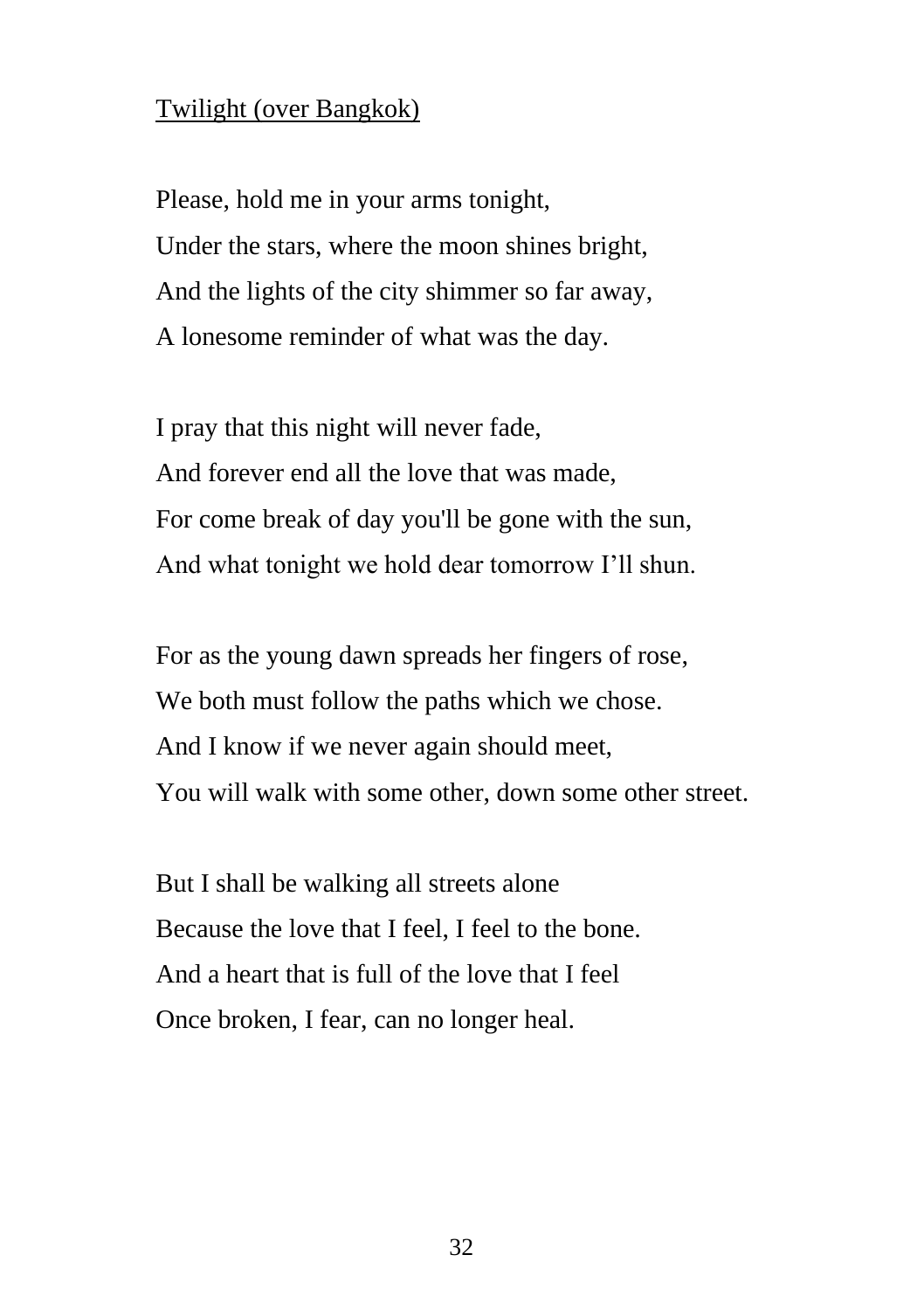## <span id="page-32-0"></span>*Early Poems*

*The Roaring 20's*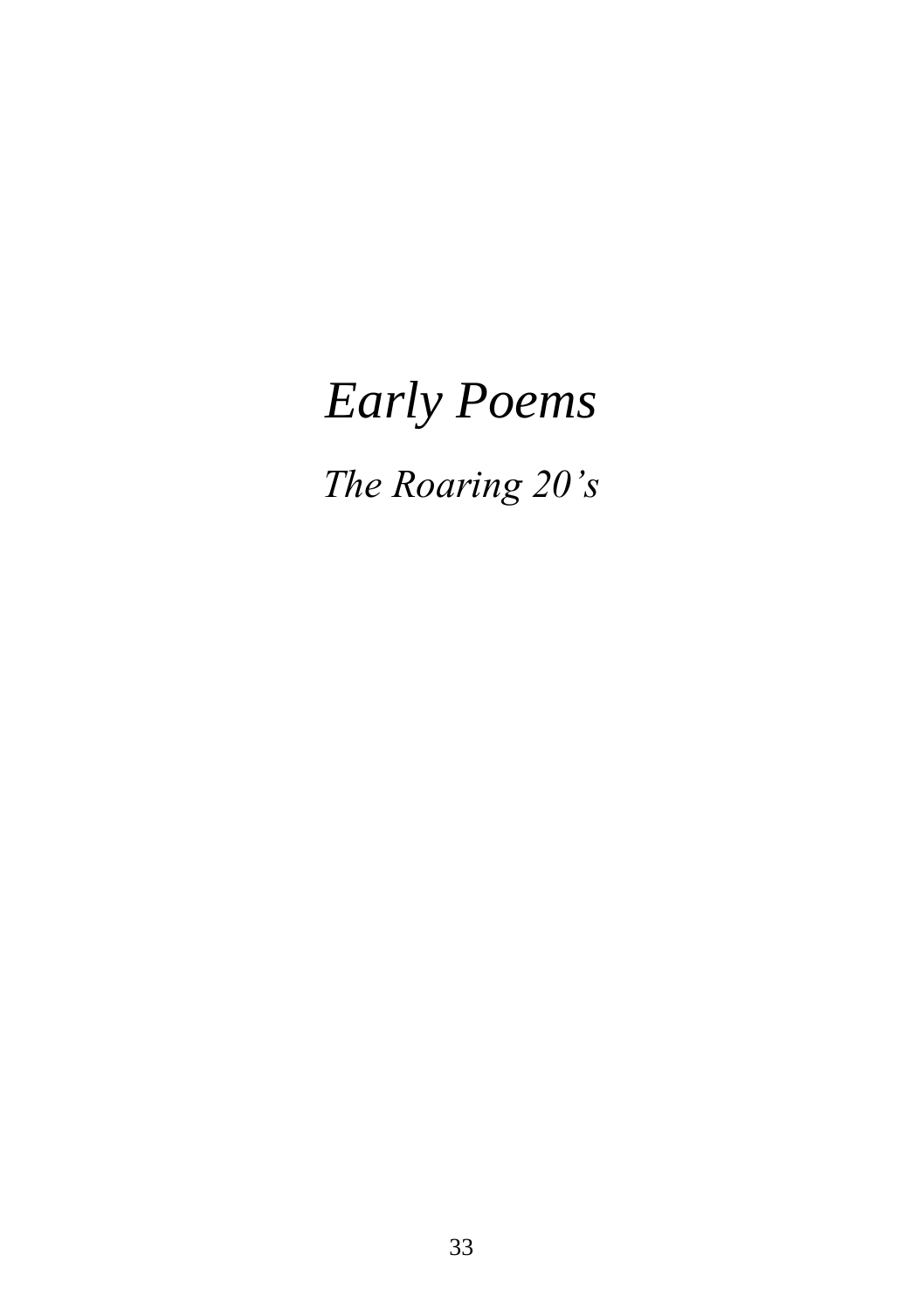#### **Introductory comments**

The poems that follow were written in my twenties as a way of processing the thoughts and ideas, even styles or entire lines of other poets and philosophers that I was exposed to in college and at the university and weaving that together with the feelings and pains and loss and confusion I was experiencing. The poem **Collage** is a perfect example of this, as the name already suggests.

In some of them, though, when I now read them, I can see glimpses of my own voice coming through amidst the voices of those that came before me. Where it becomes more of me expressing myself, rather than someone else's style or wording used to express me.

The poem which, for me, stands out in this context is **To Hamlet**. I can still remember how and when I wrote it and what my reaction to it was.

I was living in a small apartment with a friend, going to the University to study Philosophy and English Literature and Linguistics. We lived right under the roof, so the walking space inside the rooms was tiny. My desk fit perfectly into one of the corners, mainly because I built it myself to do just that. It was really simple: just a piece of wood cut to fit, held up by two chocks that were propped underneath. It was at that desk that the urge to pen **To Hamlet** overtook me. I wrote the poem in under five minutes. It simply spilled out of me like an overturned urn.

When I reread the poem that I had just written, I felt that, for the very first time, there was a spark of me in those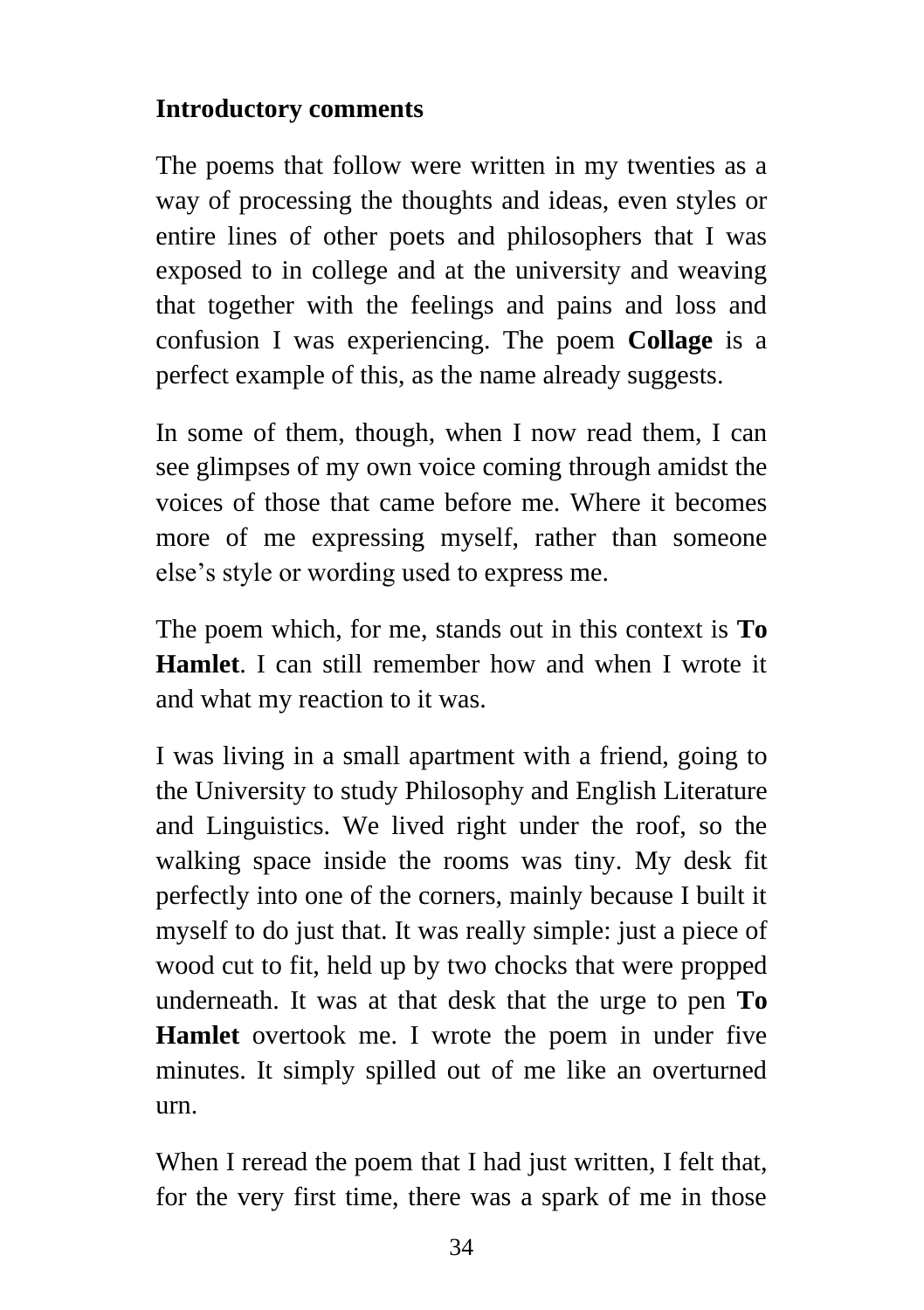lines somewhere. All the other poems leading to it had been more a poetic or rhetoric exercise. Here I was finally being honest with myself, my feelings, and my role in them. I was no longer pretending a persona to create an effect. I actually *was* the effect. I was speaking from an inner acceptance of myself and my engagement with life, not what I thought might be nice to consider expressing.

It was an unexpected disclosure of my soul, like a breakthrough to some part of myself, that I had not known of or tapped into much before. The experience left me awed, hopeful and frightened at the same time, feelings, which have since surfaced together repeatedly.

The poem **Of Poetry** is one of my favorites from the era. The circularity and subsequent failure of the poem I still find extremely appealing. It is also one of the rare poems I actually worked on over and over to get it to be where I wanted, literally for decades. I will let you decide if you think it can now hold its own.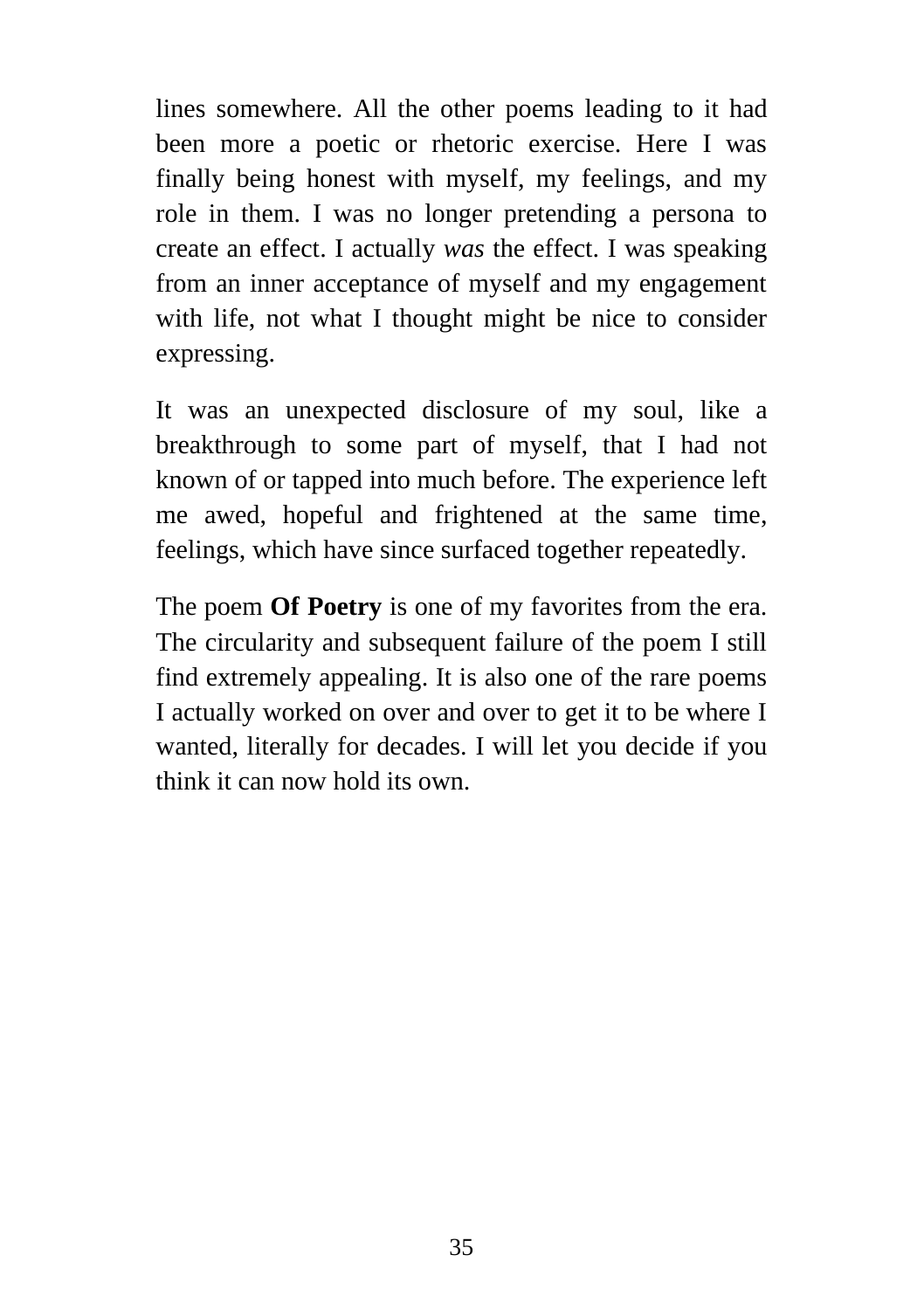#### Fire

To punish Prometheus, Zeus bound him to a rock And sent an eagle to pluck out His liver. And still, Prometheus was not broken. Though his body was bound, His spirit was free.

To punish Man, Zeus bound him to passion And created woman to steal His heart. My body is bound, As is my spirit. Thus I differ from Prometheus, And liken Sisyphus.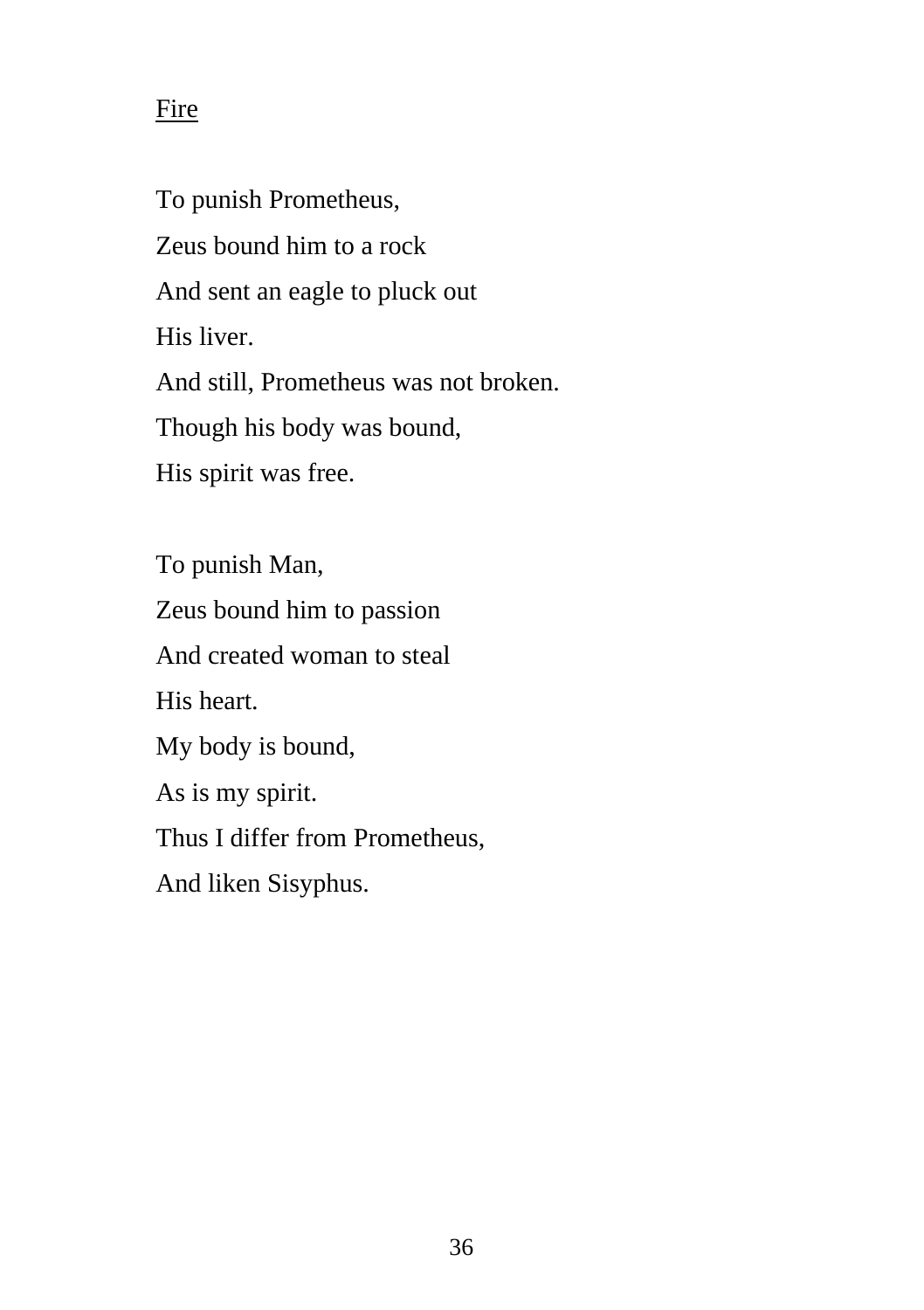#### Ascending the Throne

There came a day, When Zeus defeated Cronos. And there will come a day, When the heart defeats the mind. But Jaweh, The jealous god, Defeated both, And the crucifixion followed in his wake.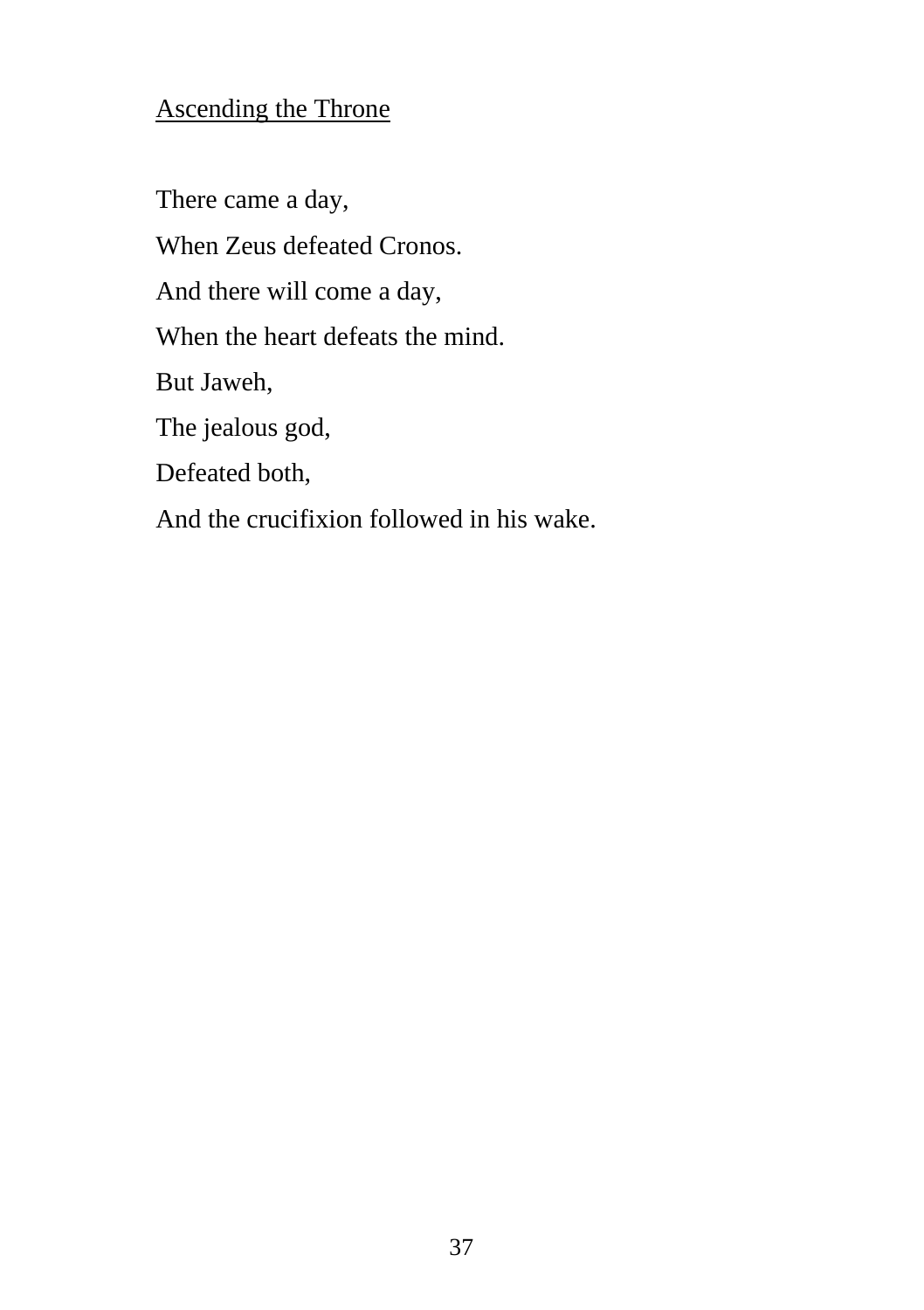#### The Mirror

Sometimes, When I can shove Narcissus Aside for a moment, I see Hamlet Staring back at me From the depth of the pool. And when I reach for the stone, To disperse His horrid features, I am inhibited. And only Echo Of distant laughter Can bring Narcissus Back again.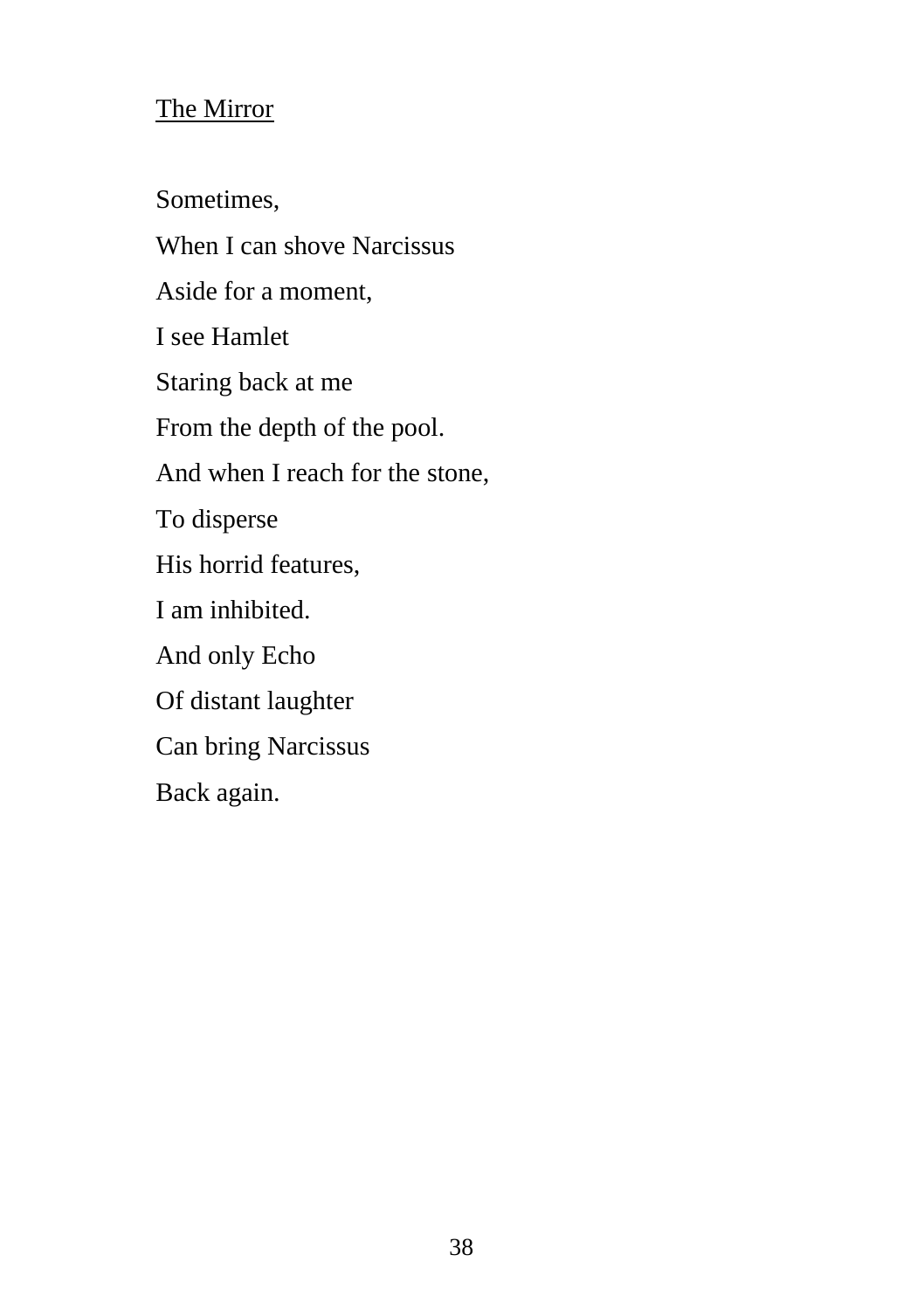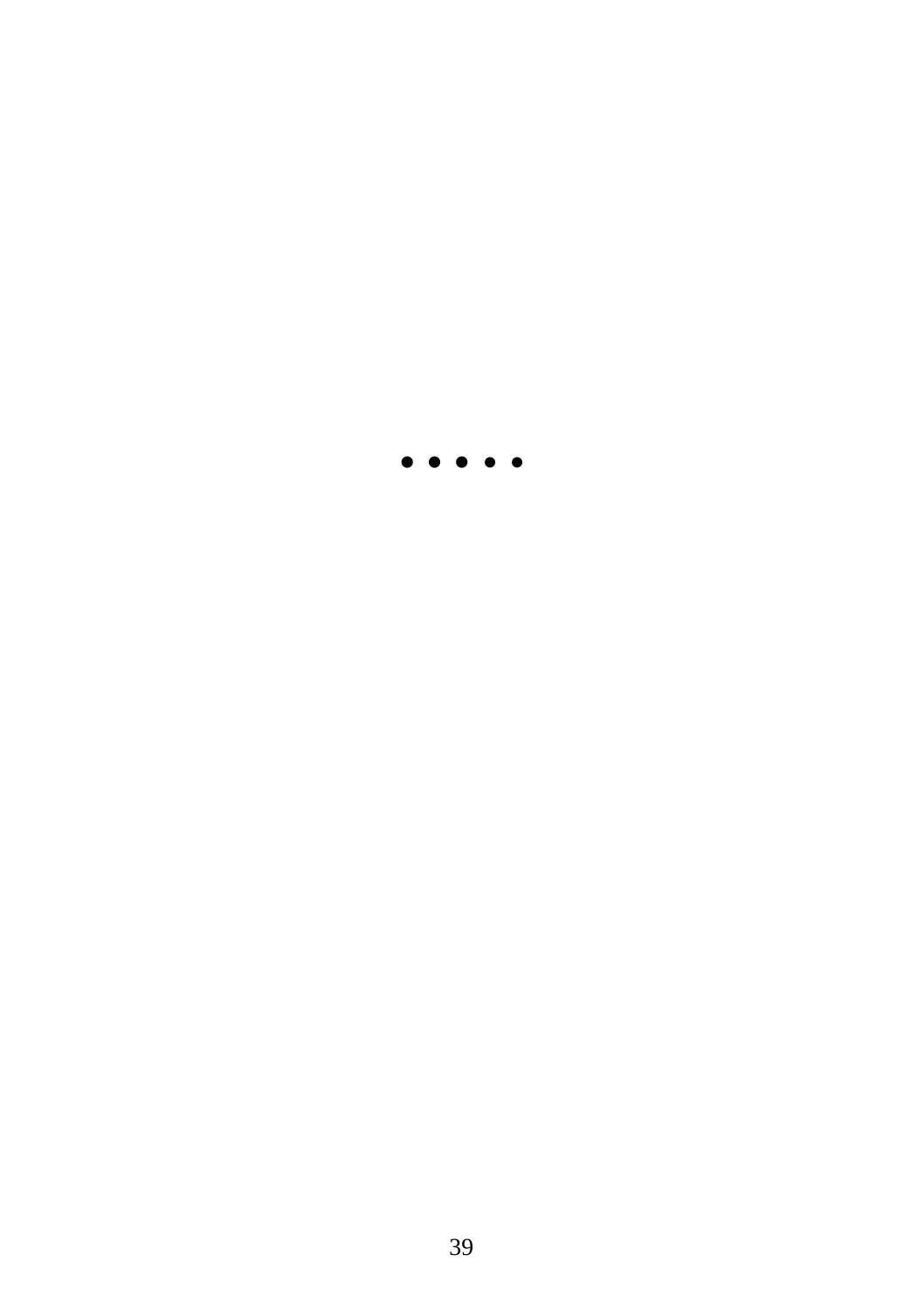# <span id="page-39-0"></span>*The Aphorisms of D. R. Zimmer*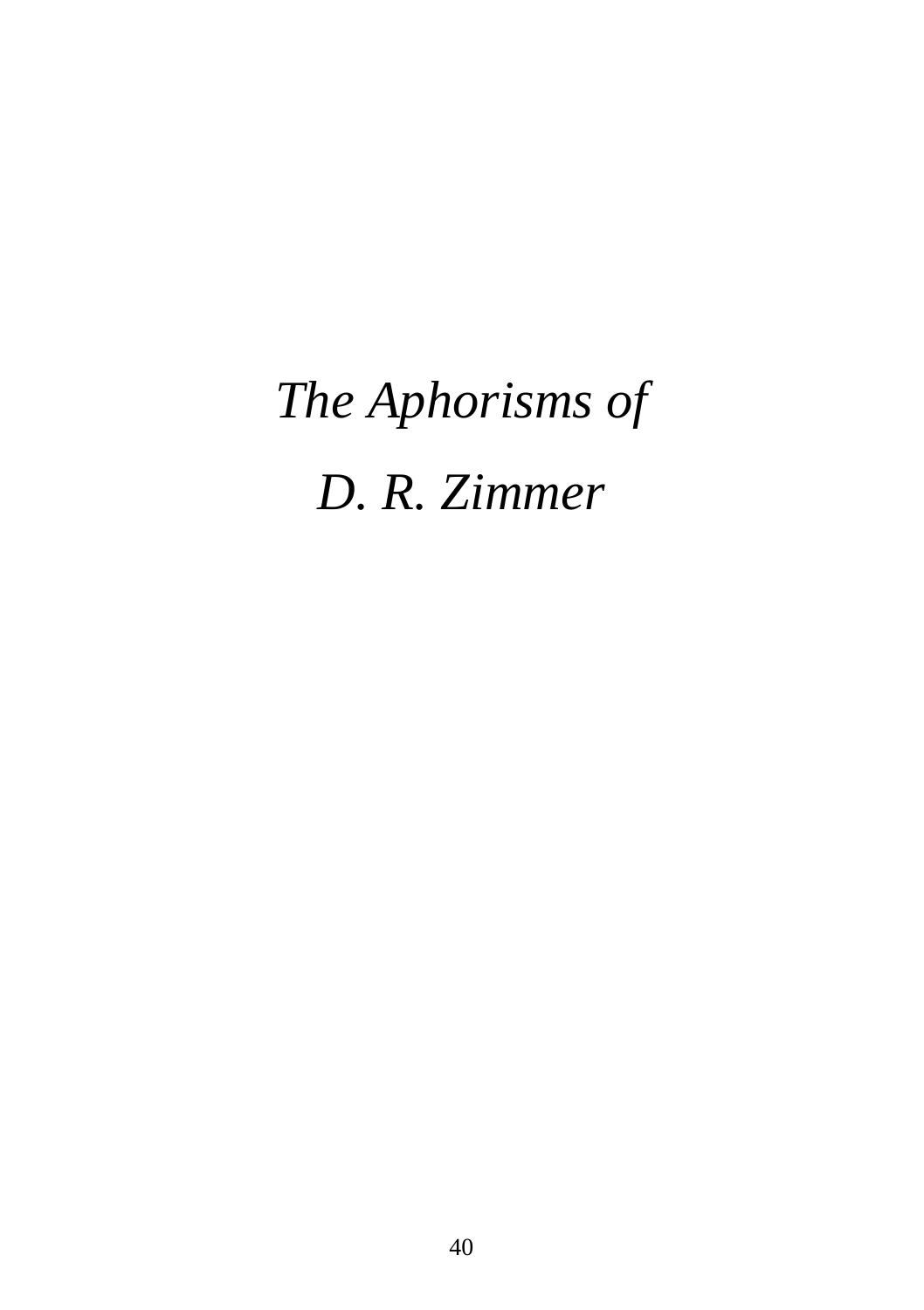#### **Introductory comments**

Some thoughts can be expressed neither in song nor poetry. They are simple commentary on life or personal insights that aspire to universal truth. I have here chosen to call them *aphorisms*.

They are the product of good conversations I have had with others, summed up in a few lines, or acumens I have thought to have gained along the way. Some are rewordings of other's discernments to more closely fit what they mean to me, a boiling down to my own personalized essence, if you will.

In my daily work I have occasionally cited these phrases to others. However, it seemed silly to reference myself as the author, "*As I have previously said…"* Thus, I have attributed them to the mind of D.R. Zimmer, a person from the epistolary I am part of, together with one of my very best friends, Chris Kelly and a few other very interesting characters. The book was released in 2019 under the title *I`m O.K., Doc.!* and is also available through Conscious Quarters.

The aphorisms, just as the poems and songs, are also arranged chronologically by date of execution.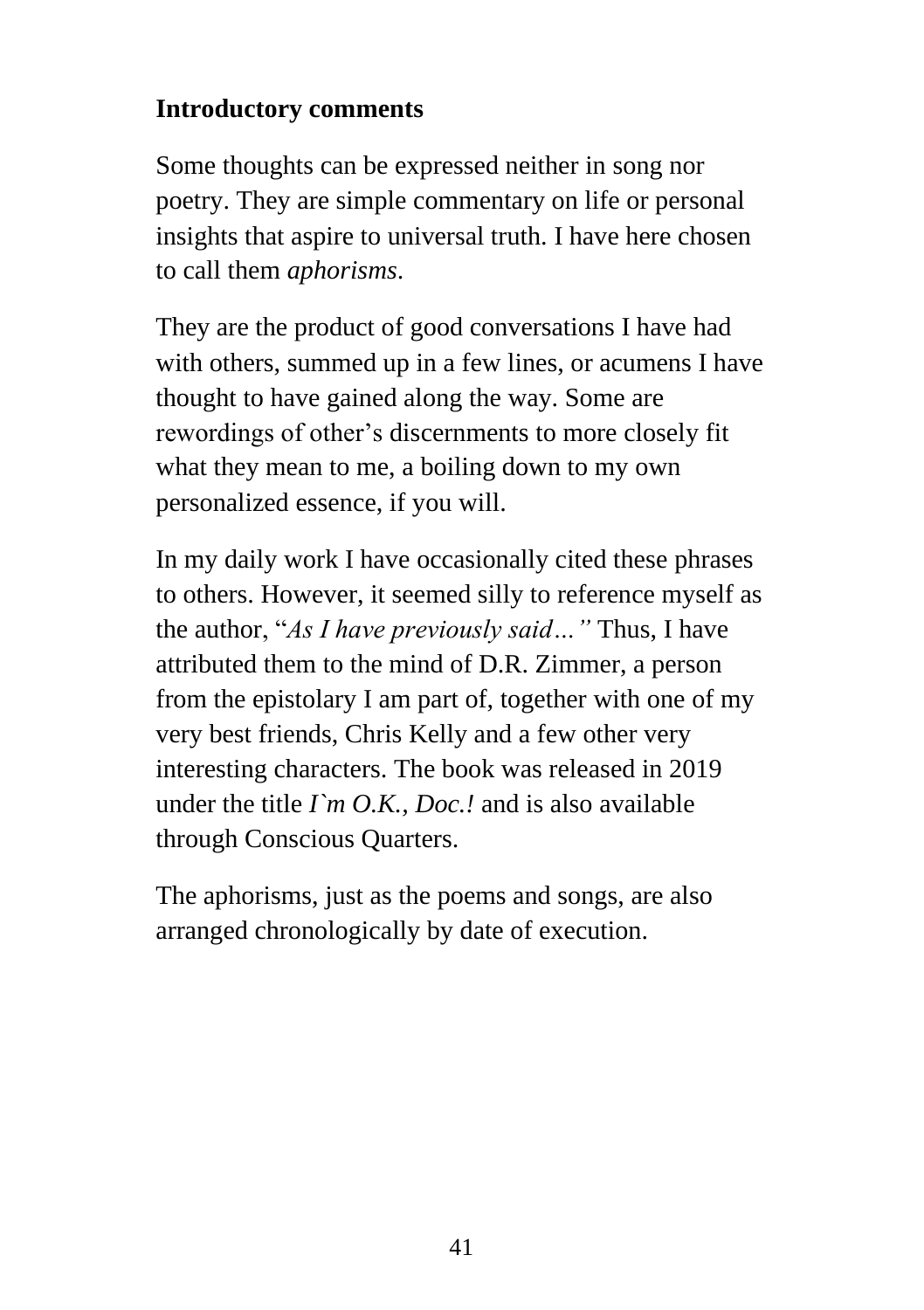#### **The Aphorisms of D.R. Zimmer**

The human race has a marvelous tendency to ask superfluous questions, and an even more marvelous tendency to come up with superfluous answers.

Language arose out of the fear of silence.

Lack of confidence is what keeps most men from attaining their dreams. Over confidence is what destroys them.

Death is that aspect of the game of life that makes it worth playing.

Graves, like words, are always empty.

Why is it that we find fire so fascinating? Perhaps, it is because deep within the flame we see our own lives flicker away: we slowly grow, then come to climax in one brilliant display of light and energy, and fade until we are no more than a dying ember. Yet, we see hope within such flames. We know, that given the proper fueling, even the smallest flint can once again become a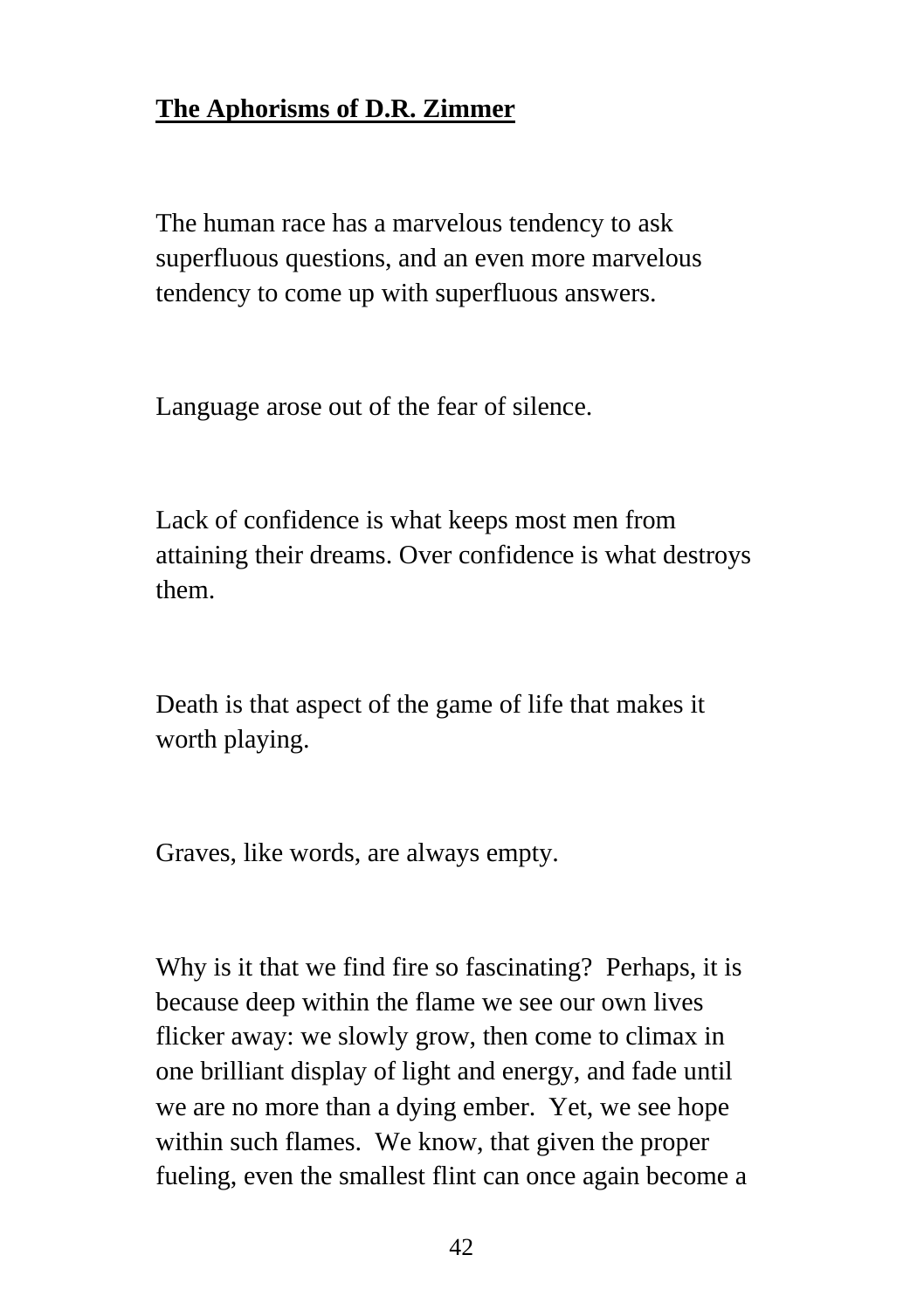roaring fire. It is in such thoughts that we yearn for an afterlife...and seek religion.

If you want to liberate people, let them be free!

Sometimes honesty and kindness are mutually exclusive terms.

It is said, "He who lives by the sword, dies by the sword." This maxim can be extended to read: "He who lives by his beliefs, dies by his beliefs," a concept practiced only by the very few. For the general populace, however, the aphorism would ring true if written: "He who lives not by his beliefs, dies by someone else's."

Lastly, I am an intellectual incapable of handling the discrepancy between the Bondage of Reason and the Freedom of Thought.

The more I know, the more I realize I know nothing. So, why do I strive for knowledge so ferociously?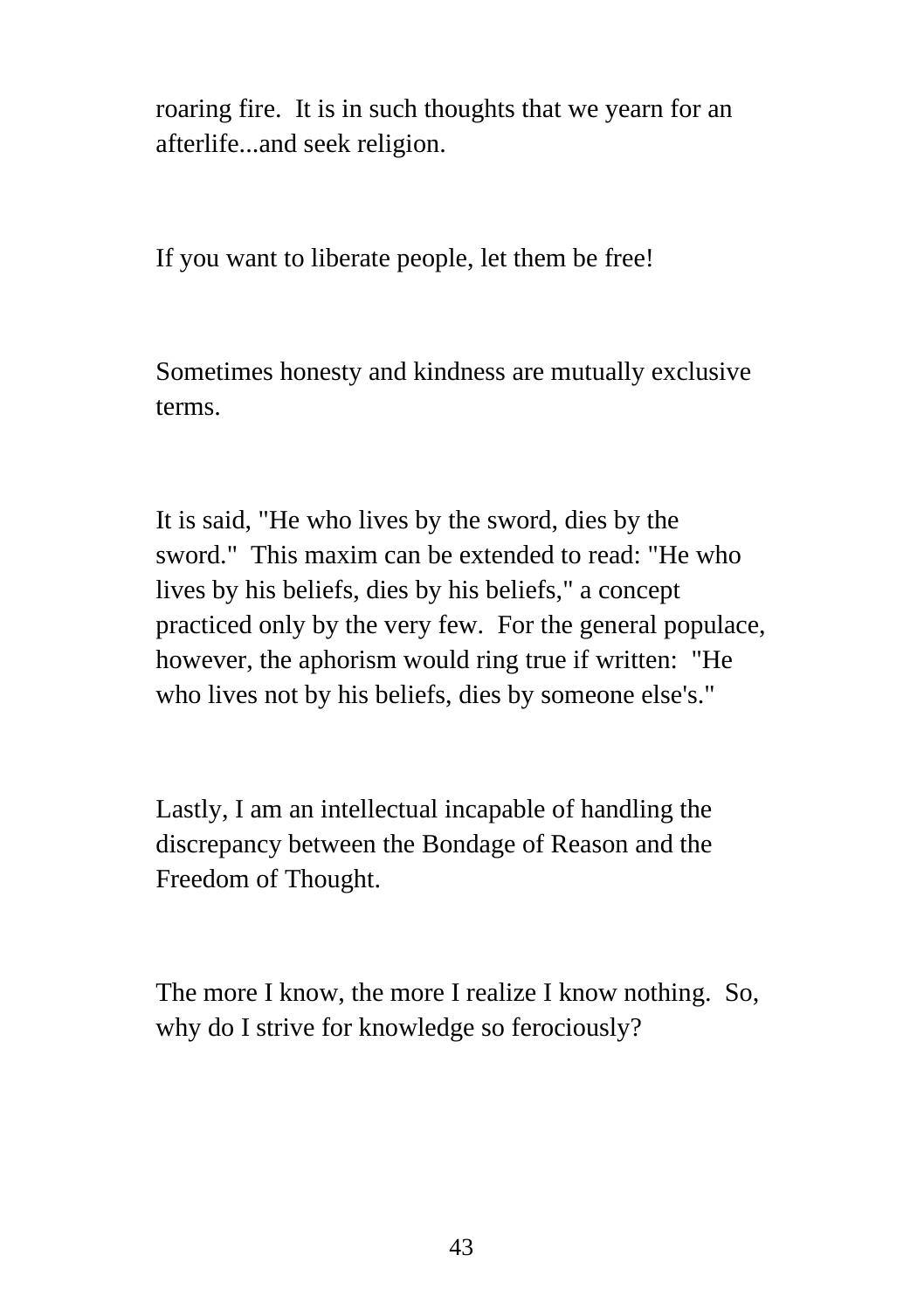Don't force yourself to become who you thought you would be! Change who you thought you would be, to become who you are.

It's not what happens to us that defines who we are, it's what we do with what happens to us that allows us to define who we want to be.

Our personal power is defined not by what we have the strength to possess or control, but by what we have the strength to let go.

Only when we stop comparing ourselves to others are we truly incomparable.

If you don't know where you want to go, you may wind up where someone else wants to have you.

What we say about others says more about us than it does about them.

To be compassionate with others I first need to be compassionate with myself!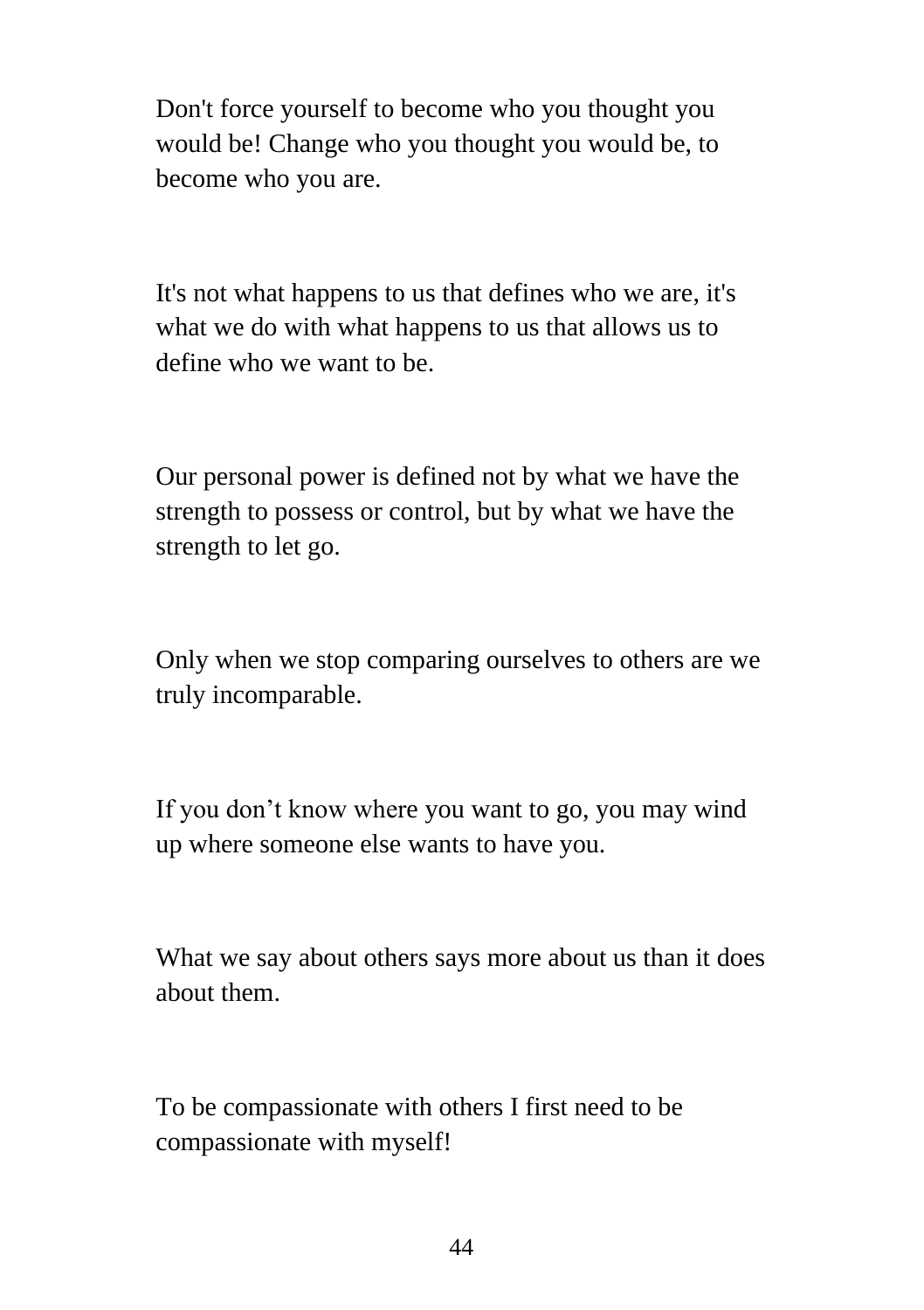When I know what I want, and how to get there, the probability of my actually reaching my destination is much greater than if I put my head down and just start marching.

Going around in a circle can also build momentum!

When I think back to who and how I was a few years ago, I think back smiling at myself as I was then: younger, more naïve; and I am grateful that it seems that I have become wiser, more mature, more centered. It also helps me amid turmoil, because I realize that in a few years I will be thinking those very same things about myself as I am now. That realization really helps me put a perspective on the wisdom I feel today and lets me access a certain level of humility!

If you've asked a question, you need to endure the answer.

[Everyone you meet comes with baggage. The trick in any](http://sybest.de/typo3/sysext/cms/layout/db_layout.php?id=4)  [relationship is to love each other so much, that you are](http://sybest.de/typo3/sysext/cms/layout/db_layout.php?id=4)  [willing to help each other unpack.](http://sybest.de/typo3/sysext/cms/layout/db_layout.php?id=4) 

[You can't expect to hit what you don't aim for.](http://sybest.de/typo3/sysext/cms/layout/db_layout.php?id=4)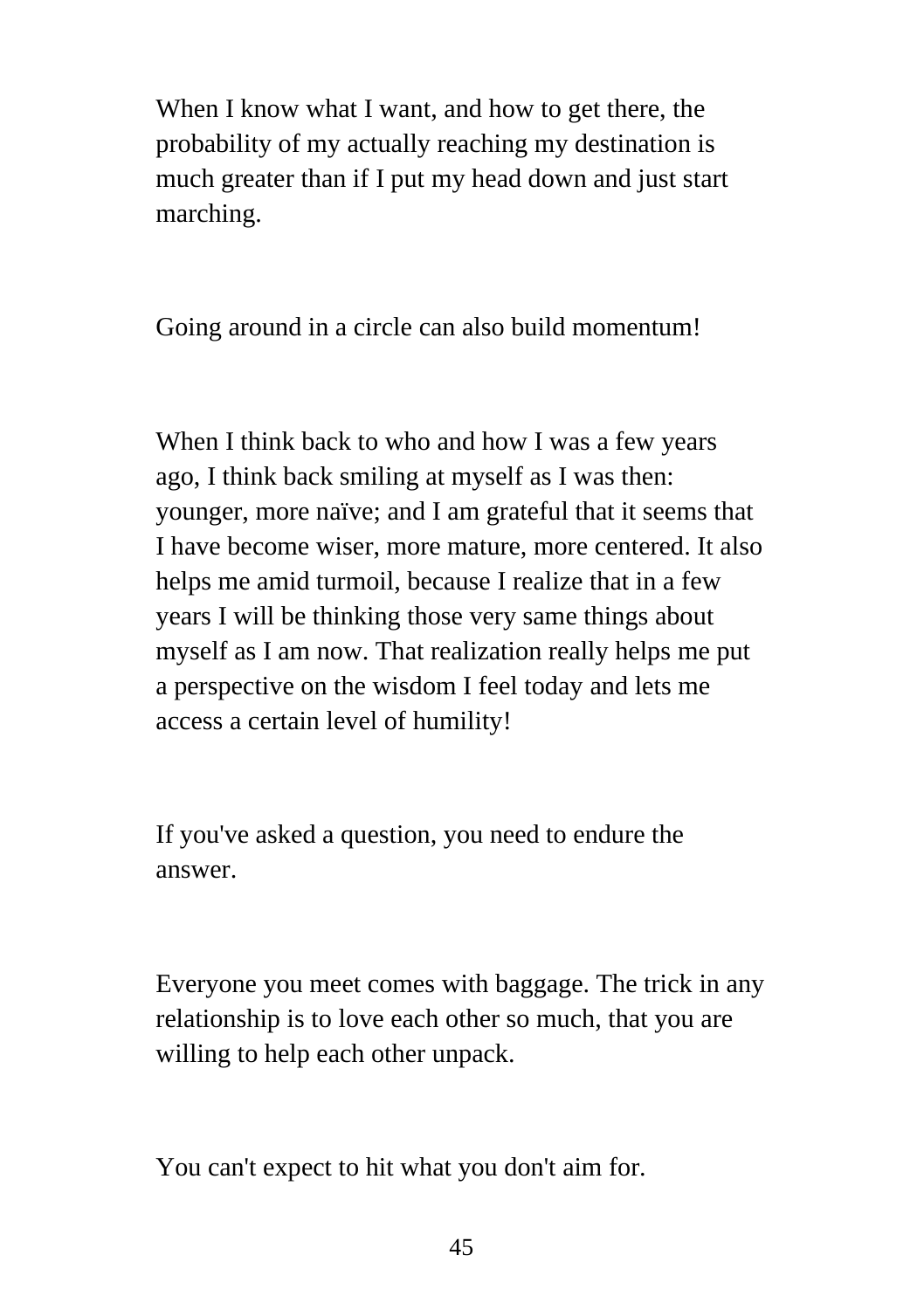[The great thing about warring with yourself for so long is](http://sybest.de/typo3/sysext/cms/layout/db_layout.php?id=4)  [that, eventually, you're bound to win.](http://sybest.de/typo3/sysext/cms/layout/db_layout.php?id=4)

Trying to change what is, is like trying to move a blanket upon which you are lying. If you want to change the place of the blanket, you've first got to change your own position.

It is easy to misunderstand one-another. It's understanding that takes effort.

The fastest way to change something is to do something differently!

To be completely rational you must first lose your senses. To think, you need to go inside your mind. To (make) sense, you need to go inside your body.

I was not who I thought I was until I became who I had always known I would be.

Our worst enemy is ourselves. And we cannot fight ourselves to win. We can only love ourselves. That is all that is required for victory.